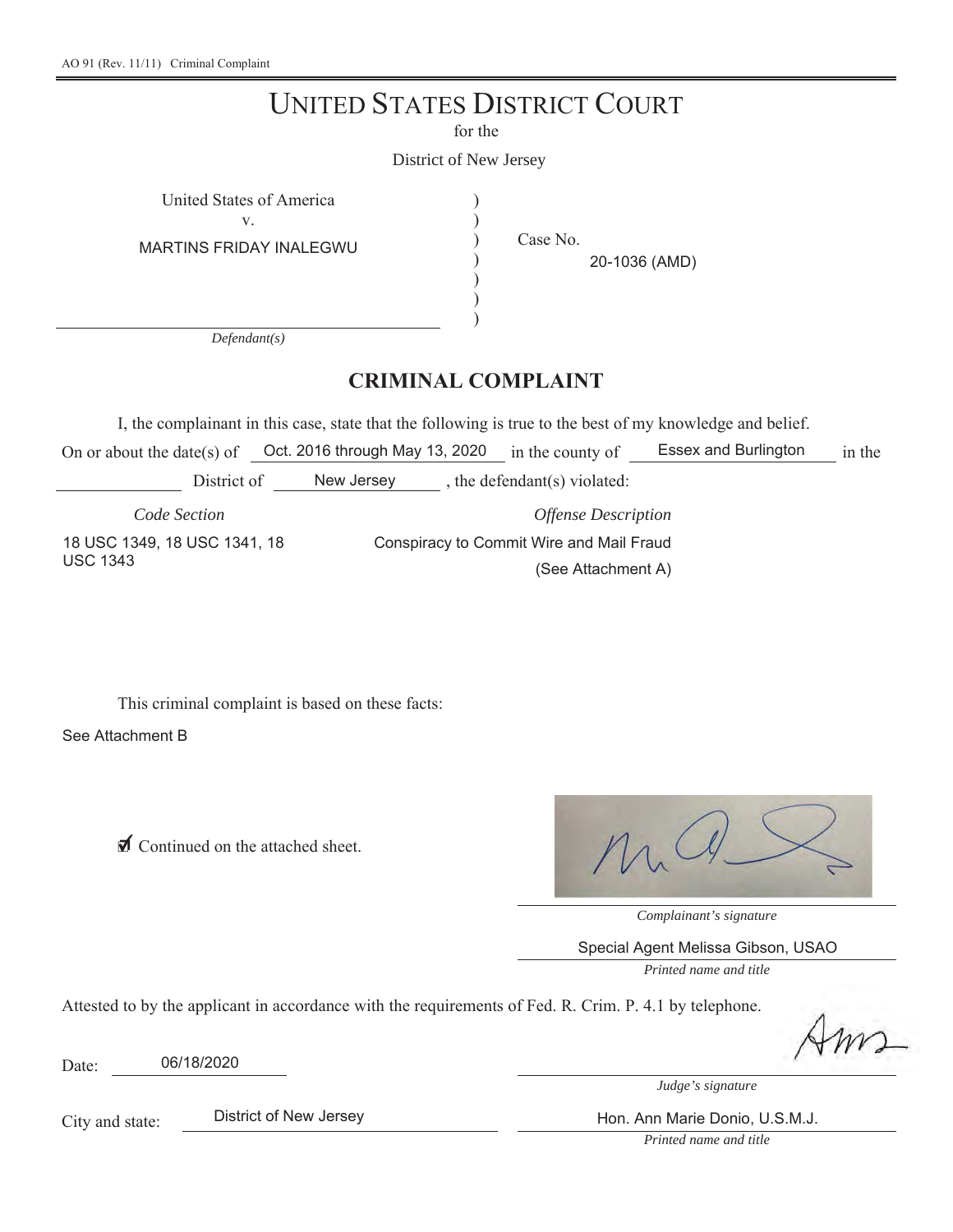#### **ATTACHMENT A**

#### **CONSPIRACY TO COMMIT WIRE AND MAIL FRAUD (18 U.S.C. § 1349)**

From at least as early as October 2016 through on or about May 13, 2020, in Essex County and Burlington County, in the District of New Jersey, and elsewhere, the defendants

#### MARTINS INALEGWU and STEINCY MATHIEU

did knowingly and intentionally conspire and agree with each other, uncharged coconspirators, including Co-Conspirator 1, and others in the devise of scheme and artifice to defraud Victims 1 through 33, and others, and to obtain money and property by means of materially false and fraudulent pretenses, representations, and promises, and for the purpose of executing such scheme and artifice: (1) to cause to be transmitted by means of wire communications in interstate and foreign commerce, certain signs, signals, pictures and sounds, contrary to Title 18, United States Code, Section 1343; including but not limited to, the wire transactions set forth below and as further described in Attachment B:

| <b>VICTIM</b> | <b>DATE</b><br><b>RANGE</b><br>OF<br><b>WIRES</b> | <b>AMOUNT</b><br>OF WIRE | <b>RECIPIENT</b><br><b>BANK</b> | <b>RECIPIENT</b><br><b>ACCOUNT</b><br><b>NUMBER</b><br><b>LAST 4</b><br><b>DIGITS</b> | <b>RECIPIENT</b><br><b>NAME</b> |
|---------------|---------------------------------------------------|--------------------------|---------------------------------|---------------------------------------------------------------------------------------|---------------------------------|
| Victim 1      | 10/12/16                                          | \$8,000                  | Bank of America                 | $-5657$                                                                               | <b>INALEGWU</b>                 |
| Victim 1      | 4/13/17                                           | \$9,500                  | Bank of America                 | $-7510$                                                                               | <b>MATHIEU</b>                  |
| Victim 1      | 4/14/17                                           | \$9,500                  | Bank of America                 | $-7510$                                                                               | <b>MATHIEU</b>                  |
| Victim 1      | 5/2/17                                            | \$7,000                  | Bank of America                 | $-7510$                                                                               | <b>MATHIEU</b>                  |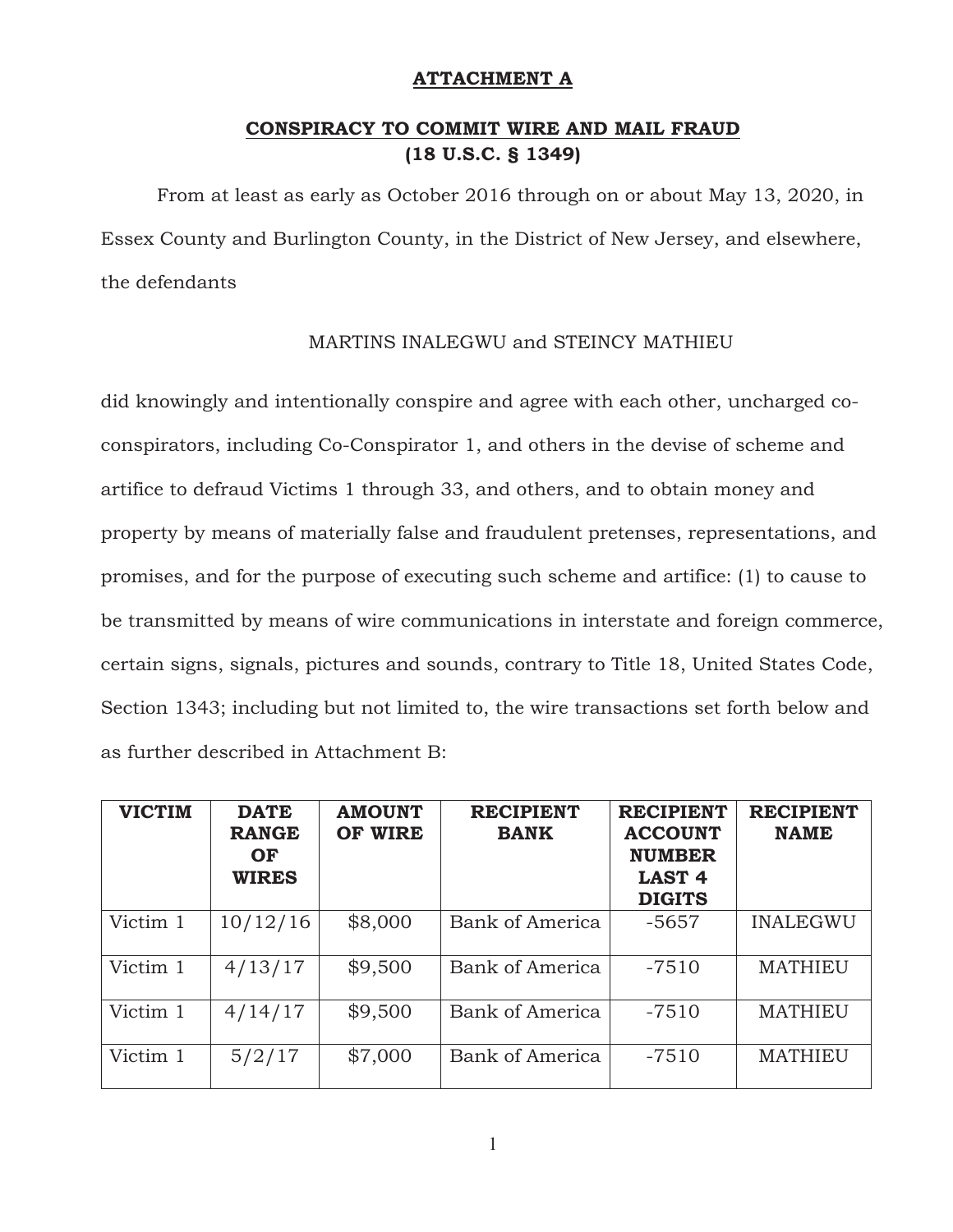| <b>VICTIM</b> | <b>DATE</b><br><b>RANGE</b><br>OF<br><b>WIRES</b> | <b>AMOUNT</b><br><b>OF WIRE</b> | <b>RECIPIENT</b><br><b>BANK</b> | <b>RECIPIENT</b><br><b>ACCOUNT</b><br><b>NUMBER</b><br><b>LAST 4</b><br><b>DIGITS</b> | <b>RECIPIENT</b><br><b>NAME</b> |
|---------------|---------------------------------------------------|---------------------------------|---------------------------------|---------------------------------------------------------------------------------------|---------------------------------|
| Victim 7      | 6/14/19                                           | \$10,098                        | M&T Bank                        | $-2493$                                                                               | <b>INALEGWU</b>                 |
| Victim 10     | 11/10/17                                          | \$13,340.60                     | <b>Bank of America</b>          | $-7510$                                                                               | <b>MATHIEU</b>                  |
| Victim 10     | 11/15/17                                          | \$40,000                        | Bank of America                 | $-7510$                                                                               | <b>MATHIEU</b>                  |
| Victim 13     | 10/12/18                                          | \$12,000                        | TD Bank                         | $-8157$                                                                               | <b>MATHIEU</b>                  |
| Victim 13     | 11/19/18                                          | \$10,000                        | <b>Bank of America</b>          | $-0593$                                                                               | <b>INALEGWU</b>                 |
| Victim 16     | 6/4/19                                            | \$8,850                         | <b>JPM</b> Chase                | $-3895$                                                                               | <b>INALEGWU</b>                 |
| Victim 16     | 6/27/19                                           | \$47,000                        | <b>JPM</b> Chase                | $-3895$                                                                               | <b>INALEGWU</b>                 |
| Victim 18     | 11/27/19                                          | \$19,500                        | <b>JPM</b> Chase                | $-2551$                                                                               | <b>INALSBECH</b>                |
| Victim 18     | 1/8/20                                            | \$22,500                        | <b>JPM</b> Chase                | $-2551$                                                                               | <b>INALSBECH</b>                |
| Victim 20     | 12/20/19                                          | \$15,700                        | <b>JPM</b> Chase                | $-2551$                                                                               | <b>INALSBECH</b>                |
| Victim 20     | 12/20/19                                          | \$8,000                         | <b>JPM</b> Chase                | $-2551$                                                                               | <b>INALSBECH</b>                |
| Victim 29     | 5/5/20                                            | \$10,000                        | Republic First                  | $-1230$                                                                               | <b>INALSBECH</b>                |
| Victim 29     | 5/13/20                                           | 5,000                           | Republic First                  | $-0951$                                                                               | <b>INALEGWU</b>                 |

and (2) to cause to be place or caused to be deposited in a post office and authorized depository for mail to be delivered by the United States Postal Service and any private or commercial carrier certain mail matters, contrary to Title 18, United States Code, Section 1341; including but not limited to, the mailings set forth below and as further described in Attachment B: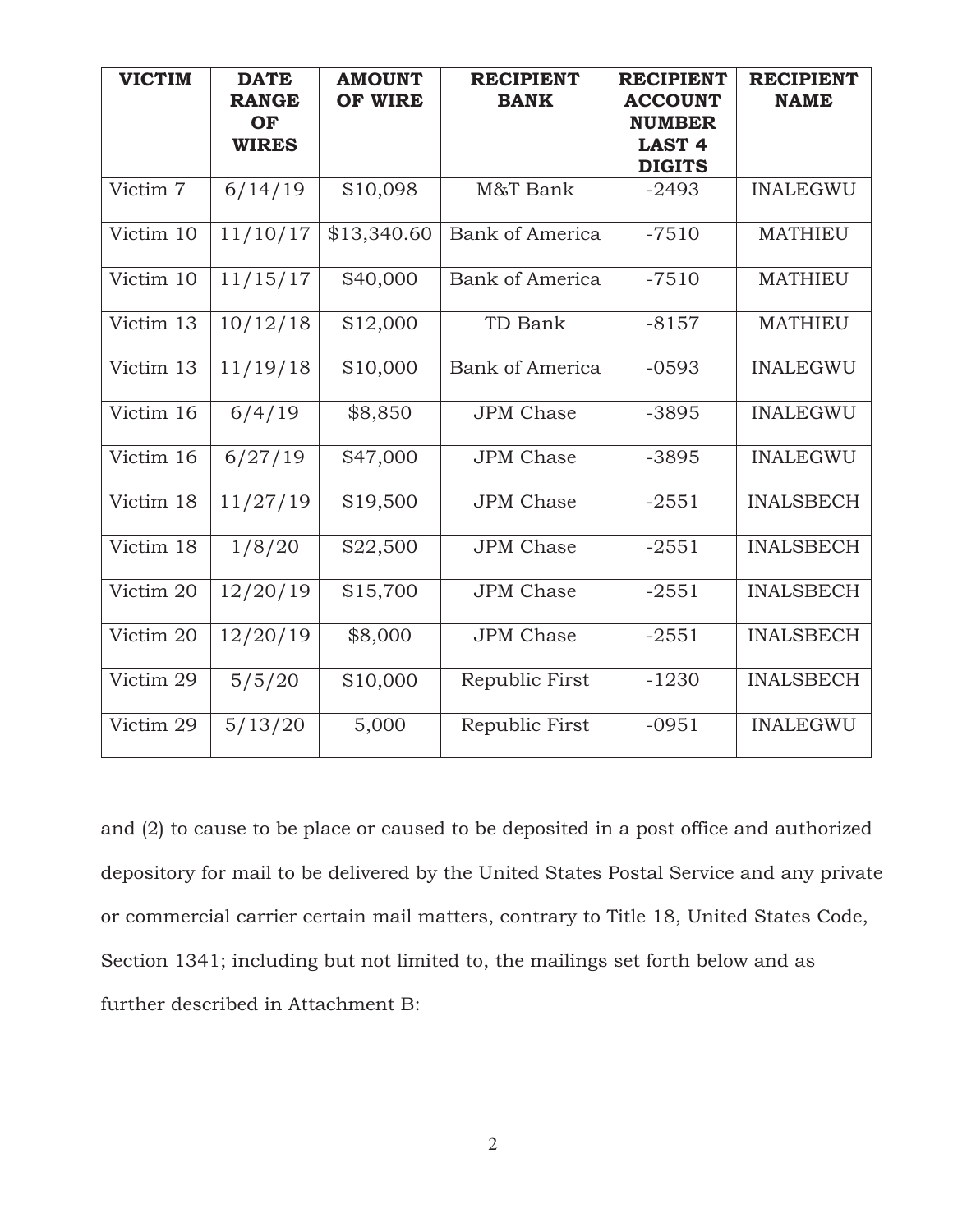| <b>VICTIM</b> | <b>DATE OF</b><br><b>MAILING</b> | <b>CHECK</b><br><b>AMOUNT</b> | <b>PAYEE</b><br><b>NAME</b> | <b>BANK OF FIRST</b><br><b>DEPOSIT</b> | <b>BANK</b><br><b>ACCOUNT</b><br><b>NUMBER</b><br><b>LAST 4</b><br><b>DIGITS</b> |
|---------------|----------------------------------|-------------------------------|-----------------------------|----------------------------------------|----------------------------------------------------------------------------------|
| Victim 2      | 5/22/17                          | \$30,000                      | <b>MATHIEU</b>              | <b>Bank of America</b>                 | $-7510$                                                                          |
| Victim 2      | 6/12/17                          | \$70,000                      | <b>MATHIEU</b>              | <b>Bank of America</b>                 | $-7510$                                                                          |
| Victim 2      | 6/30/17                          | \$60,000                      | <b>MATHIEU</b>              | <b>Bank of America</b>                 | $-7510$                                                                          |
| Victim 2      | 7/31/17                          | \$30,000                      | <b>MATHIEU</b>              | <b>Bank of America</b>                 | $-7510$                                                                          |
| Victim 2      | 7/31/17                          | \$100,000                     | <b>MATHIEU</b>              | <b>Bank of America</b>                 | $-7510$                                                                          |
| Victim 2      | 9/6/17                           | \$70,000                      | <b>MATHIEU</b>              | <b>Bank of America</b>                 | $-7510$                                                                          |
| Victim 2      | 10/2/17                          | \$75,000                      | <b>MATHIEU</b>              | <b>Bank of America</b>                 | $-7510$                                                                          |
| Victim 2      | 10/2/17                          | \$85,000                      | <b>MATHIEU</b>              | <b>Bank of America</b>                 | $-7510$                                                                          |
| Victim 2      | 10/10/17                         | \$90,000                      | <b>MATHIEU</b>              | Bank of America                        | $-7510$                                                                          |
| Victim 2      | 10/23/17                         | \$20,000                      | <b>MATHIEU</b>              | <b>Bank of America</b>                 | $-7510$                                                                          |
| Victim 2      | 11/29/17                         | \$80,000                      | <b>MATHIEU</b>              | TD Bank                                | $-8157$                                                                          |
| Victim 2      | 12/20/17                         | \$70,000                      | <b>MATHIEU</b>              | TD Bank                                | $-8157$                                                                          |
| Victim 2      | 1/29/18                          | \$72,000                      | <b>MATHIEU</b>              | TD Bank                                | $-8157$                                                                          |
| Victim 2      | 2/12/18                          | \$30,000                      | <b>MATHIEU</b>              | TD Bank                                | $-8157$                                                                          |
| Victim 2      | 3/6/18                           | \$40,000                      | <b>MATHIEU</b>              | TD Bank                                | $-8157$                                                                          |
| Victim 2      | 3/19/18                          | \$61,000                      | <b>MATHIEU</b>              | TD Bank                                | $-8157$                                                                          |
| Victim 2      | 3/21/18                          | \$59,000                      | MATHIEU                     | TD Bank                                | $-8157$                                                                          |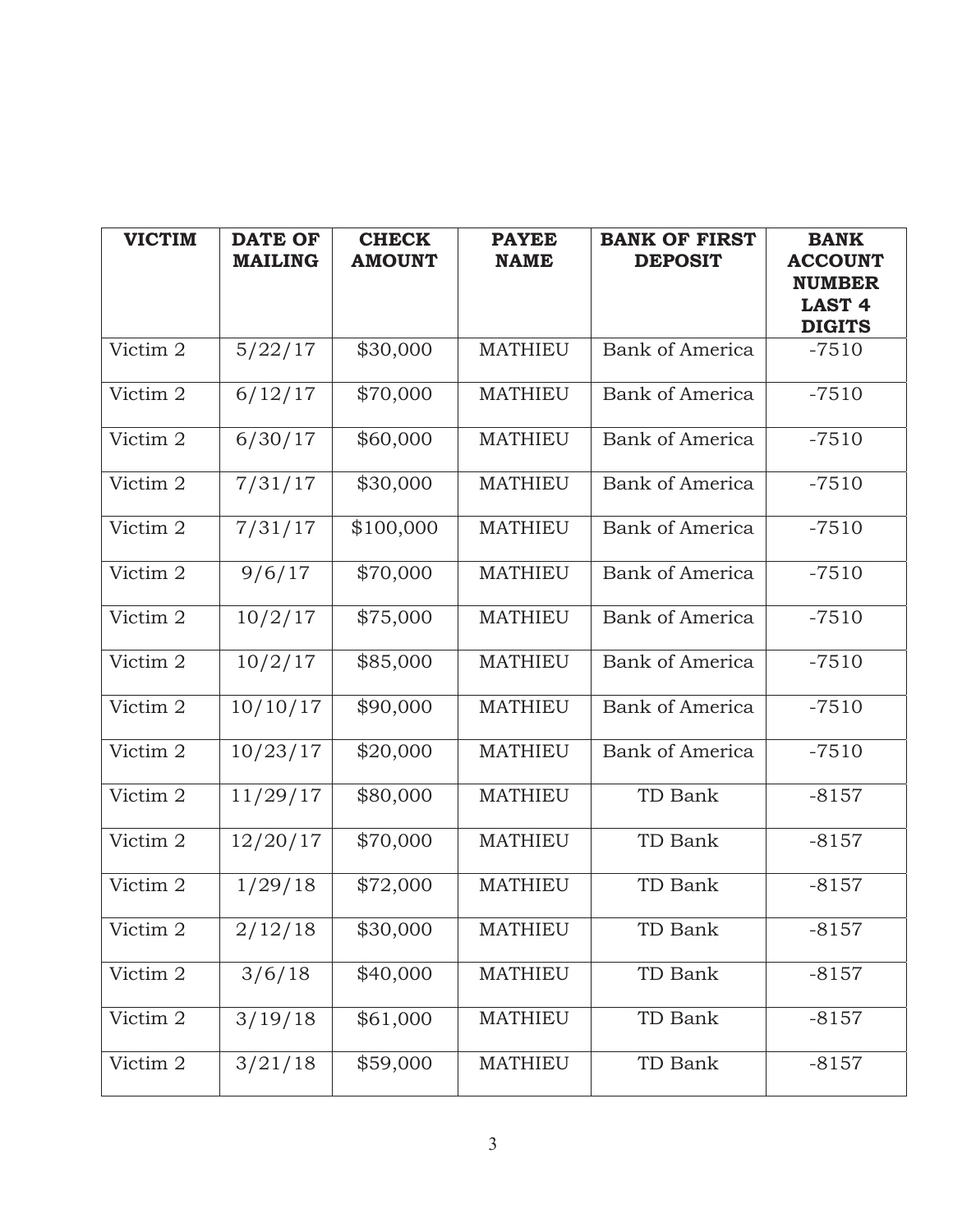| <b>VICTIM</b> | <b>DATE OF</b><br><b>MAILING</b> | <b>CHECK</b><br><b>AMOUNT</b> | <b>PAYEE</b><br><b>NAME</b> | <b>BANK OF FIRST</b><br><b>DEPOSIT</b> | <b>BANK</b><br><b>ACCOUNT</b><br><b>NUMBER</b><br><b>LAST 4</b><br><b>DIGITS</b> |
|---------------|----------------------------------|-------------------------------|-----------------------------|----------------------------------------|----------------------------------------------------------------------------------|
| Victim 2      | 4/10/18                          | \$90,300                      | <b>MATHIEU</b>              | TD Bank                                | $-8157$                                                                          |
| Victim 2      | 4/20/18                          | \$82,200                      | <b>MATHIEU</b>              | TD Bank                                | $-8157$                                                                          |
| Victim 2      | 5/11/18                          | \$84,250                      | <b>MATHIEU</b>              | Wells Fargo                            | $-6673$                                                                          |
| Victim 2      | 5/14/18                          | \$88,250                      | <b>MATHIEU</b>              | <b>HSBC</b>                            | $-0381$                                                                          |
| Victim 2      | 6/5/18                           | \$87,200                      | <b>MATHIEU</b>              | TD Bank                                | $-8157$                                                                          |
| Victim 2      | 7/2/18                           | \$88,150                      | <b>MATHIEU</b>              | TD Bank                                | $-8157$                                                                          |
| Victim 2      | 7/26/18                          | \$88,000                      | <b>MATHIEU</b>              | TD Bank                                | $-8157$                                                                          |
| Victim 2      | 7/30/18                          | \$87,000                      | <b>MATHIEU</b>              | TD Bank                                | $-8157$                                                                          |
| Victim 2      | 8/8/18                           | \$85,500                      | <b>MATHIEU</b>              | TD Bank                                | $-8157$                                                                          |
| Victim 2      | 8/8/18                           | \$89,500                      | <b>MATHIEU</b>              | TD Bank                                | $-8157$                                                                          |
| Victim 2      | 9/13/18                          | \$86,500                      | <b>MATHIEU</b>              | TD Bank                                | $-8157$                                                                          |
| Victim 2      | 9/14/18                          | \$88,500                      | <b>MATHIEU</b>              | TD Bank                                | $-8157$                                                                          |
| Victim 15     | 8/16/19                          | \$10,000                      | <b>INALSBECH</b>            | BB&T                                   | $-0008$                                                                          |
| Victim 15     | 10/8/19                          | \$11,000                      | <b>INALSBECH</b>            | JPM Chase                              | $-2551$                                                                          |
| Victim 24     | 12/20/19                         | \$27,000                      | <b>INALSBECH</b>            | <b>JPM</b> Chase                       | $-2551$                                                                          |
| Victim 24     | 12/27/19                         | \$10,000                      | <b>INALSBECH</b>            | JPM Chase                              | $-2551$                                                                          |
| Victim 24     | 1/6/20                           | \$10,000                      | <b>INALSBECH</b>            | <b>JPM</b> Chase                       | $-2551$                                                                          |

Contrary to Title 18, United States Code, Sections 1341 and 1343, in violation of Title 18, United States Code, Section 1349.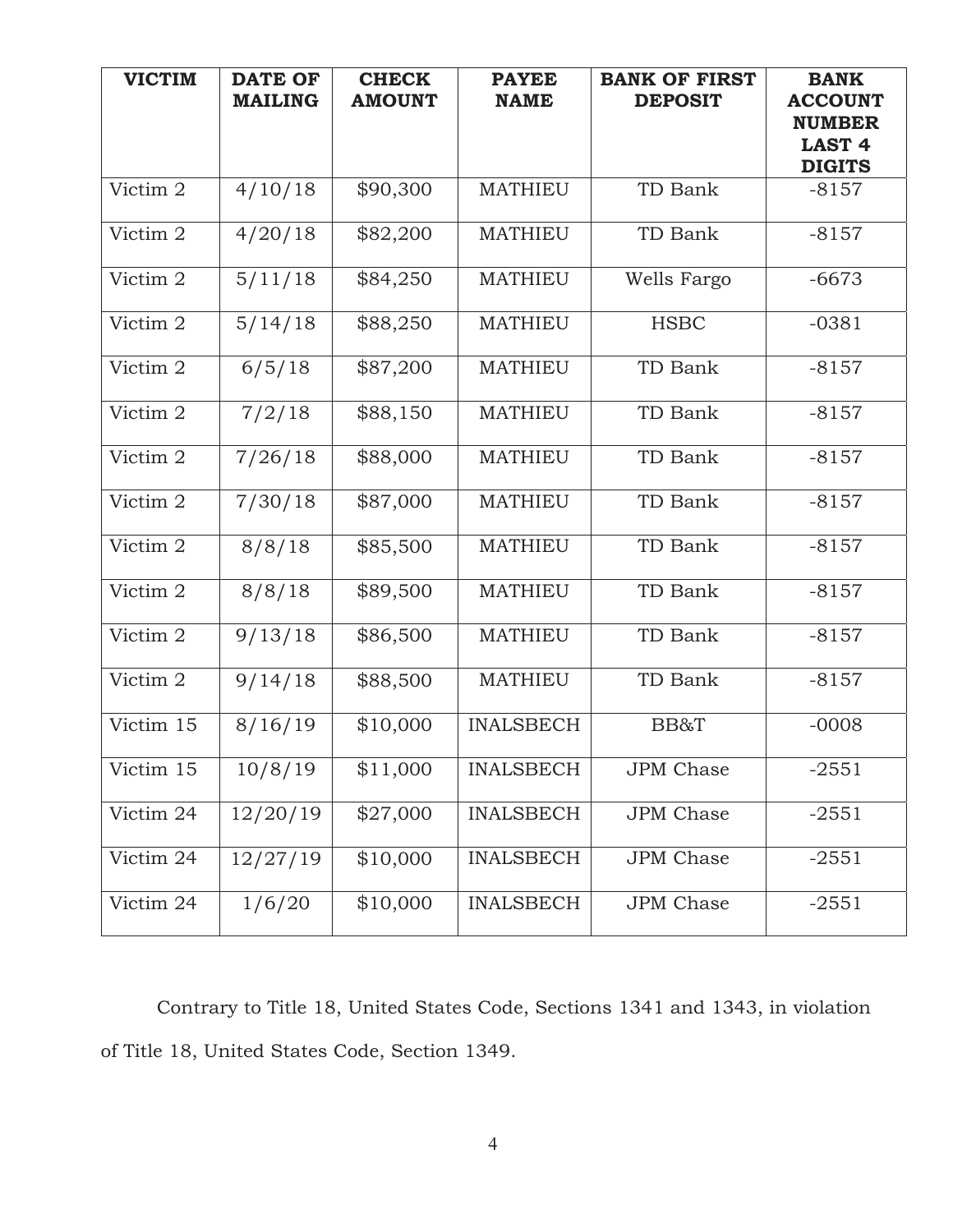#### **ATTACHMENT B**

I, Melissa Gibson, being first duly sworn, hereby depose and state as follows:

#### **INTRODUCTION AND AGENT BACKGROUND**

1. I am a Special Agent with the United States Attorney's Office, and have been so employed since November 2016. I am currently assigned to the District of New Jersey, Trenton and Camden, New Jersey offices. I have been employed as a Special Agent with the federal government for approximately 24 years. Prior to becoming a Special Agent with the United States Attorney's Office, I was employed as a Special Agent with the Defense Criminal Investigative Service, the United States Secret Service, the Department of Health and Human Service - Office of Inspector General, and the United States Postal Service - Office of Inspector General. During my 24-year career in federal law enforcement, I have participated in, and conducted, many criminal investigations involving violations of the laws of the United States, including but not limited to laws relating to false, fictitious, and fraudulent claims, wire fraud, mail fraud, money laundering, and computer-related offenses. I have completed specialized training through the Federal Law Enforcement Training Center, including the Criminal Investigator Training Program. Through this training and experience, I have become familiar with a wide variety of fraudulent schemes and the federal statutes proscribing such fraudulent activity. I have participated in the execution of many search warrants, including those involving the search and seizure of electronic evidence. I have not included every detail or every aspect of my training, education, and experience but have highlighted those areas most relevant to this application.

2. The information contained in this Affidavit is based upon my personal knowledge and observation, my training and experience, conversations with other law enforcement officers (including officers who have engaged in numerous investigations involving fraud, money laundering, and computer-based crimes), victim interviews, and the review of documents and records. Because this Affidavit is being submitted for the limited purpose of establishing probable cause to issue a complaint, I have not included every detail of every aspect of the investigation. Rather, I have set forth only those facts that I believe are necessary to establish probable cause to support the charge in the complaint. Unless specifically indicated, all conversations and statements described in this Affidavit are related in substance and in part.

#### **SUMMARY OF FRAUDULENT SCHEME**

3. Based on my training and experience and the facts as set forth in this affidavit, there is probable cause to believe that Martins Friday INALEGWU (hereinafter "INALEGWU") and Steincy MATHIEU (hereinafter "MATHIEU") knowingly conspired with individuals and entities, including uncharged CO-CONSPIRATOR 1 (hereafter "CC1"), and others, in the United States, Nigeria and Turkey (hereinafter, all targets in the United States and abroad are collectively referred to as "the targets"), to defraud unsuspecting victims in the United States and abroad. The victims in this investigation reported being the victim of either a romance scam or an apartment rental scam and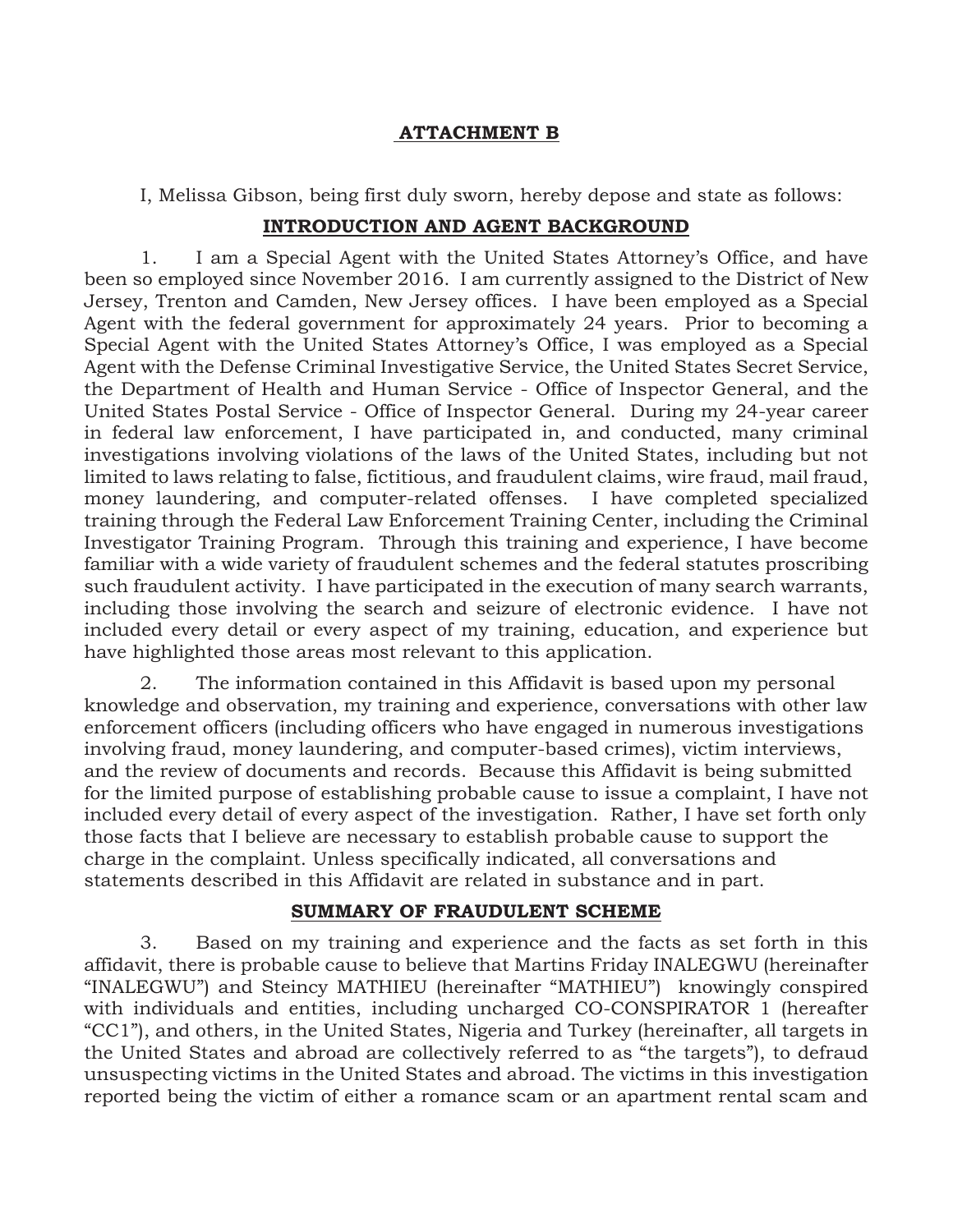all of the victims sent money to either MATHIEU, INALEGWU or both.

4. Romance scams are a type of confidence scam involving feigning romantic intentions towards a victim using fictitious identities, gaining their affection, and then using that goodwill to commit fraud. The targets made initial contact with victims through on-line dating and social media websites, then corresponded with victims via email and phone, pretended to strike up a romantic relationship with victims, wooed them with words of love, and then requested the victims send money to them, or their associates, for fictitious emergency needs (i.e. customs fees and taxes, medical expenses, travel expenses, business expenses, etc.). In all instances, the individuals whom the victims believed they were speaking to did not exist, and instead they were speaking to the targets or co-conspirators of the targets. The scam email accounts used to communicate with victims in this case were operated by targets and not the fictitious persons that the victims believed them to be. Targets often used multiple scam email accounts to communicate with a single victim.

5. Apartment rental scams are fraudulent scams involving the rental of a property, not owned or controlled by the target, for the purpose of collecting money from the victim in the form of application fees and security deposits. The targets listed advertisements on-line, enticed victims with information about the properties, pretended they were authorized to rent the properties, and then directed that the victims complete applications and send money to either the targets or co-conspirators, in the form of down payments to reserve the properties. The targets communicated with the victims of this scam exclusively by email, and the scam email accounts used to communicate with victims were operated by targets or co-conspirators of the targets.

6. From at least as early as October 2016 to present, this investigation has identified approximately 33 victims, with a collective loss amount of approximately \$6 million<sup>1</sup>. All verified victims were directed to send, and actually sent, money to either MATHIEU, INALEGWU or both, either by cash deposit, wire transfer, check, or MoneyGram. In total, these 33 victims sent approximately \$3.1 million to MATHIEU and INALEGWU.2

7. The New Jersey targets controlled bank accounts at nine different banks in New Jersey which they used to deposit victim money and facilitate the scheme.

8. INALEGWU also owns and operates a business named Inalsbech LLC (hereafter "Inalsbech") which he used to facilitate the fraudulent scheme. Per records from the state of New Jersey, on June 3, 2019, MATHIEU registered Inalsbech as a limited liability company in New Jersey. On formation documents, Inalsbech's business address was listed as INALEGWU's residence in Maple Shade, New Jersey (hereinafter, "the Maple Shade address") and the business purpose was listed as "WE

 $\overline{a}$ 

<sup>&</sup>lt;sup>1</sup> Based on a review of bank records, additional victims with an additional  $$1.2$ million in payments to subjects have been identified but not yet interviewed and confirmed.

<sup>2</sup> The other \$2.9 million identified either went directly to foreign targets or to other as yet unidentified co-conspirators.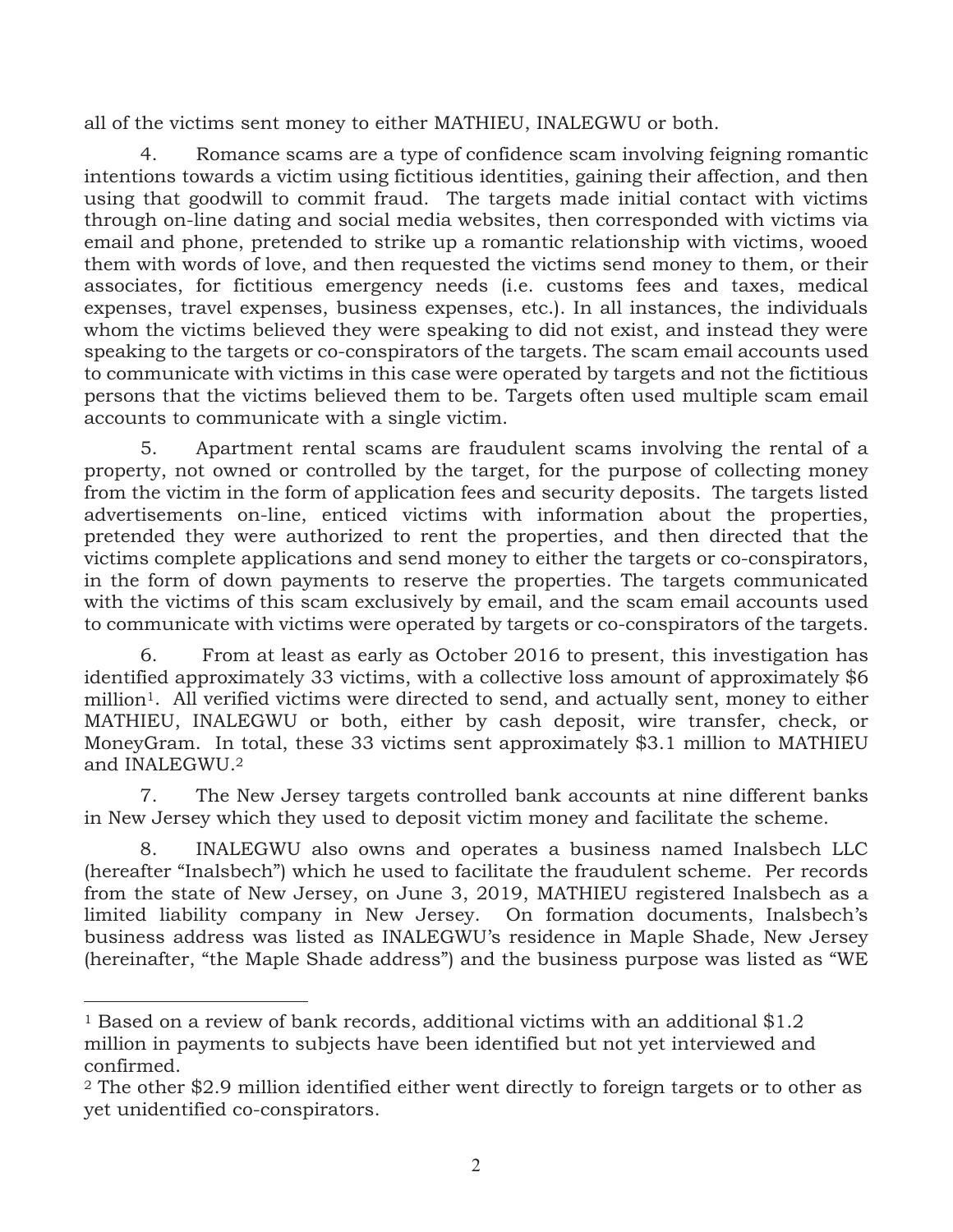ARE INTO BUYING AND SELLING HOUSES AND LANDED PROPERTY, OR IMPROVEMENTS OF BUILDING AND FENCING WELLS ETC AIRBNB VACATION HOMES INCLUDED." INALEGWU opened business bank accounts for Inalsbech at five different banks in New Jersey, and used those bank accounts to deposit and launder victim proceeds.

9. Victims were instructed by email and phone to wire money to bank accounts held, or controlled by, INALEGWU, MATHIEU, and others. Victims were also instructed to mail personal, business, and cashier's checks to INALEGWU and MATHIEU at their residential addresses in New Jersey, as well as to the addresses of other co-conspirators.

10. Victims were also instructed to wire money to bank accounts held by Inalsbech, INALEGWU's business. Victims were instructed to mail cashier's checks payable to Inalsbech to the Maple Shade address. For example, in April of 2020, VICTIM 26 was instructed to send two cashier's checks, valued at \$11,000 and \$80,000 and made payable to Inalsbech, to the Maple Shade address. Both checks were endorsed by INALEGWU and deposited into Republic Bank account x1230, held by Inalsbech.

11. Per a review of bank records, INALEGWU, MATHIEU and others, endorsed and deposited the checks they received from the victims, which were sent by mail. Many of these checks, both personal and cashier's checks, were valued in the thousands of dollars.

12. A review of financial records revealed the fraudulently obtained funds were not used for the purposes claimed by the targets. Among the many alleged needs for the funds were: to pay customs fees and taxes, fund diamond mining operations, pay medical expenses, or secure apartments. Instead, after receipt of victim monies into their bank accounts, MATHIEU and INALEGWU spent the victims' money on personal expenses (i.e. rent, food, phone bills, travel, etc.), withdrew money in cash, transferred money to other bank accounts they personally controlled, and transferred money to bank accounts held by co-conspirators, including CC1, in Nigeria and Turkey.

#### **THE TARGETS**

#### **MATHIEU and INALEGWU**

13. INALEGWU is a native and citizen of Nigeria. On January 10, 2015, INALEGWU traveled to the United States on a B2 Visitor visa. On March 29, 2016, INALEGWU married MATHIEU, a United States citizen. In June 2018, INALEGWU was granted lawful permanent resident status in the United States. INALEGWU and MATHIEU have two young children. INALEGWU currently resides at the Maple Shade address.3 INALEGWU also operates Inalsbech, LLC, described above and below, from the Maple Shade address. MATHIEU and INALEGWU previously resided in Irvington, New Jersey and previously received funds at that address from multiple victims.

14. Per the review of bank records and victim interviews, from October 2016

-

<sup>3</sup> The current residential address for MATHIEU is unknown.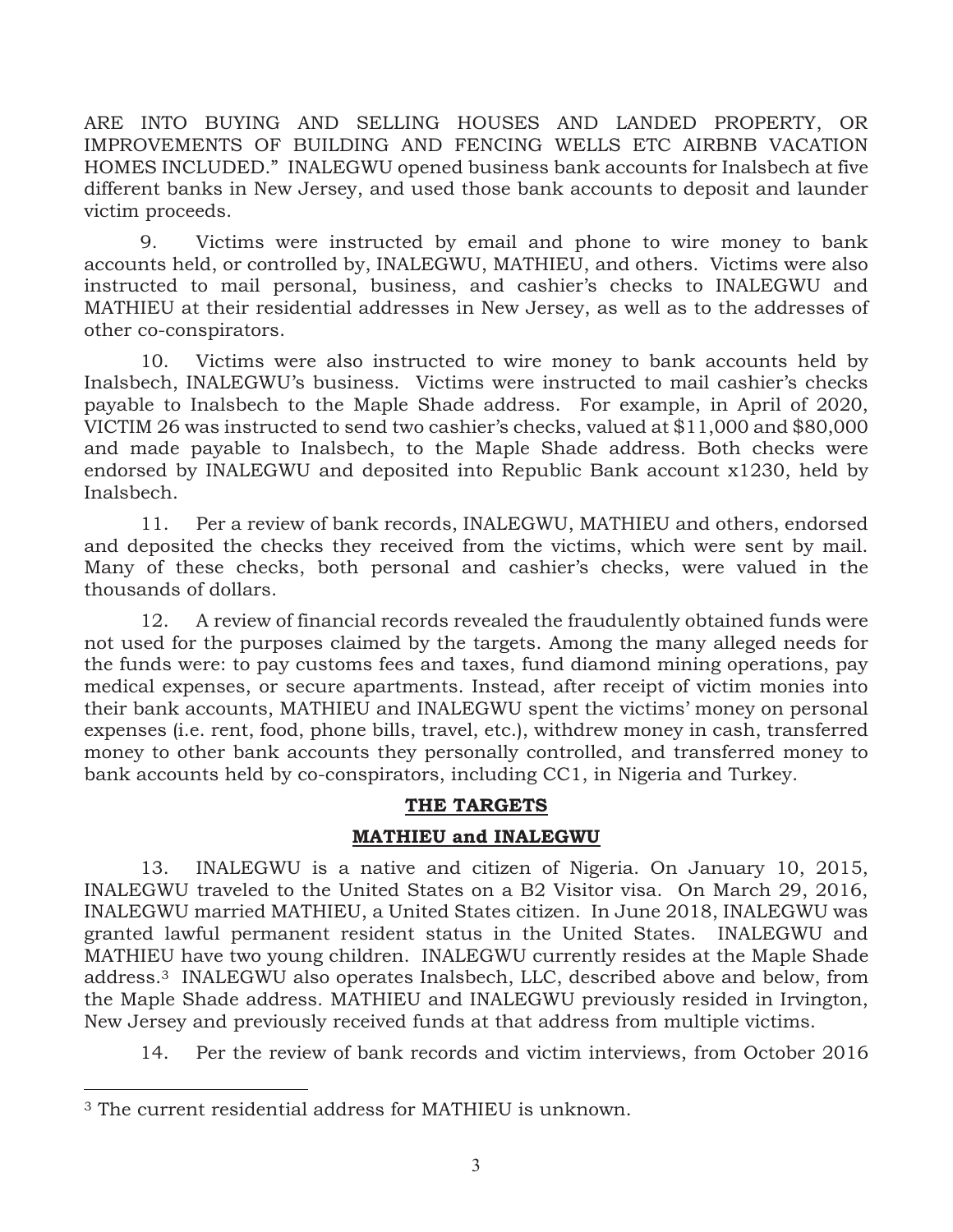to the present, INALEGWU and MATHIEU personally received approximately \$3.1 million dollars from 33 victims.

#### **INALSBECH, LLC**

15. Inalsbech is a purported property management company owned and operated by INALEGWU from the Maple Shade address. From 2018 to 2020, INALEGWU opened at least five business checking accounts, at five different banks, in the Inalsbech company name. The review of bank records reveals that INALEGWU solely controlled the bank accounts, all five bank accounts received victim monies, and three of those accounts were used to wire transfer victim proceeds to co-conspirators in Nigeria.

16. On June 28, 2018, INALEGWU opened a business checking account at TD Bank ending in 2617 (hereinafter "TD account x2617"). The account was held in the name "Inalsbech," with INALEGWU as the sole signature on the account. On the account application, INALEGWU provided his prior residence as the business address. On account opening documents, INALEGWU stated he was the owner and CEO of Inalsbech, a business that buys, sells, and rents out homes. When opening the account, INALEGWU provided the bank with copies of formation documents indicating that INALEGWU formed Inalsbech in the state of New Jersey on or about May 8, 2018. On the formation documents, the business purpose was listed as "Sell, develop, and manage property for others and also vacation homes," and the business location was listed as INALEGWU and MATHIEU's prior residence in New Jersey. INALEGWU also provided TD Bank with a copy of a letter from the Internal Revenue Service dated June 25, 2018, addressed to "INALSBECH, MARTINS INALEGWU GEN PTR", stating that Inalsbech was assigned Employer Identification Number 83-1004466. On numerous occasions, INALEGWU transferred money he received from victims in other accounts to this business account, TD account x2617. For example, on September 18, 2018, two checks from VICTIM 2, with a combined value of \$175,000 were deposited to a joint personal account held by INALEGWU and MATHIEU at TD Bank ending in 8157 (hereafter "TD account x8157"). Several days later, on September 24, 2018, INALEGWU transferred \$10,500 of victim proceeds from TD account x8157 to the Inalsbech account (TD account x2167). INALEGWU also used the Inalsbech account (TD account x2167) to wire transferred money to co-conspirators in Nigeria. For example, on September 18, 2018, INALEGWU wire transferred \$14,200 to a bank account in Nigeria held by MOROCHI NIGERIA LIMITED. TD account x2167 was closed on November 2, 2018.

17. On November 26, 2018, INALEGWU opened a business checking account at Santander Bank ending in 0294 (hereinafter "Santander account x0294"). The account was held in the name "Martins Inalegwu Gen Ptr," with INALEGWU as the sole signature on the account. On the account application, INALEGWU listed the business as a sole proprietorship with the stated business purpose of "lessors of other real estate property." INALEGWU provided his prior residence as the business address. On account opening documents, INALEGWU stated he was the owner and manager of the business. INALEGWU also provided a copy of the letter from the Internal Revenue Service dated June 25, 2018 and addressed to "INALSBECH, MARTINS INALEGWU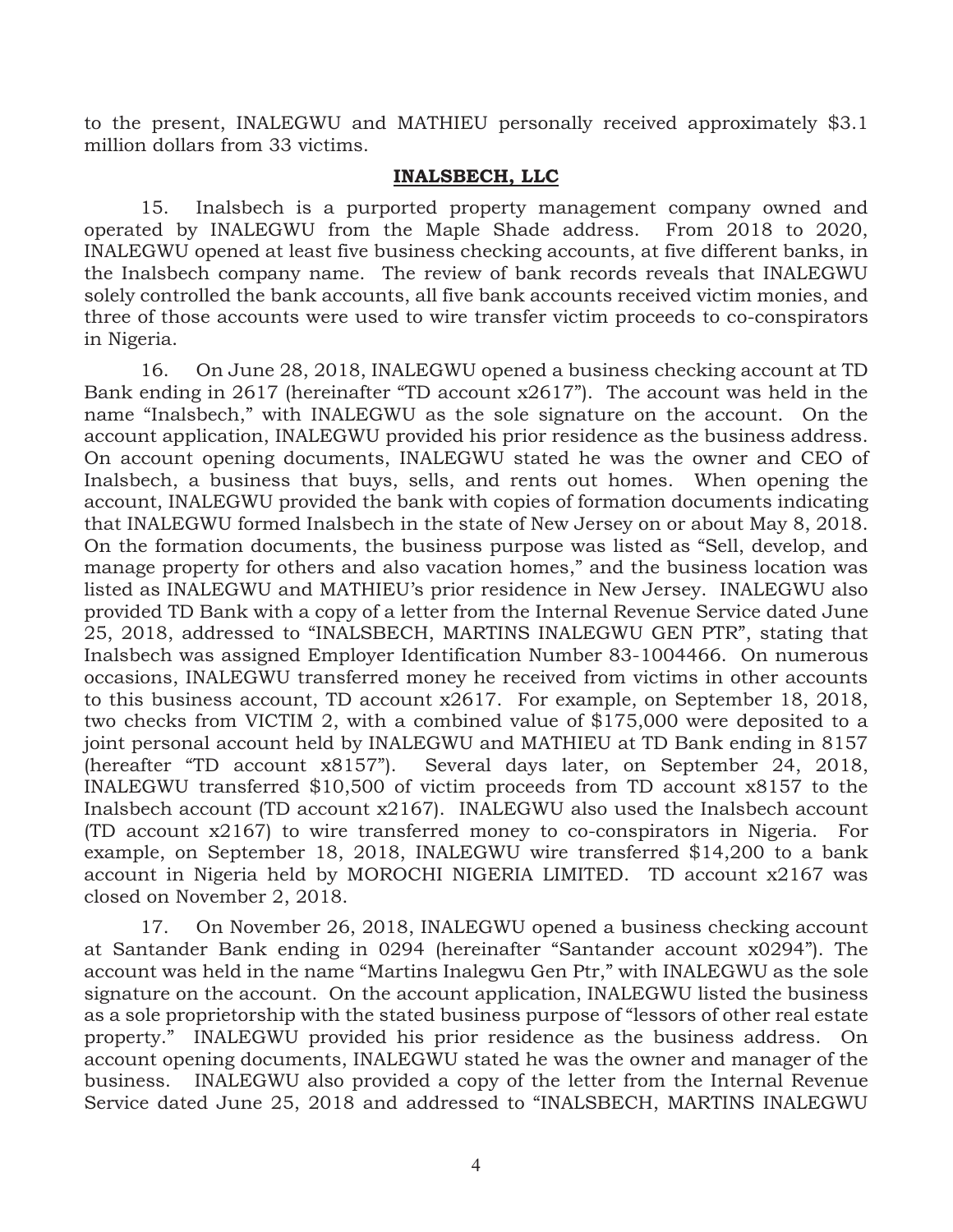GEN PTR", stating the business was assigned Employer Identification Number 83- 1004466. Santander account x0294 was used to receive victim proceeds. For example, on March 11, 2019, INALEGWU endorsed and deposited a check in the amount of \$199,601 from VICTIM 144 into the account. Santander account x0294 was closed on April 23, 2019.

18. Per records from the state of New Jersey, on June 3, 2019, MATHIEU registered Inalsbech as a limited liability company in New Jersey. On formation documents, Inalsbech's business address was listed as the Maple Shade address and the business purpose was listed as "WE ARE INTO BUYING AND SELLING HOUSES AND LANDED PROPERTY, OR IMPROVEMENTS OF BUILDING AND FENCING WELLS ETC AIRBNB VACATION HOMES INCLUDED."

19. On June 4, 2019, INALEGWU opened a checking account for Inalsbech at Branch Banking and Trust ending in 0008 (hereafter "BB&T account x0008"). INALEGWU was the only authorized signor on the account. On account opening documents, INALEGWU provided the business address as the the Maple Shade address. The bank account was used to receive victim money. For example, on August 28, 2019, INALEGWU endorsed and deposited a \$10,000 personal check from VICTIM 155 into the account. INALEGWU also wire transferred money to co-conspirators in Nigeria from this account. For example, on July 3, 2019, INALEGWU wired \$40,500 from the account to MOROCHI NIGERIA LIMITED in Nigeria. BB&T account x0008 was closed on September 11, 2019.

20. On August 28, 2019, INALEGWU opened a checking account for Inalsbech at JP Morgan Chase ending in 2551 (hereinafter "Chase account x2551"). INALEGWU was the only authorized signor on the account. On account opening documents, INALEGWU provided the business address as the Maple Shade address. This bank account was used to receive victim money. For example, on October 9, 2019, INALEGWU endorsed and deposited an \$11,000 personal check from VICTIM 15 into the account. INALEGWU also wire transferred money to co-conspirators in Nigeria from this account. From October 2019 to January 2020, INALEGWU initiated approximately 26 large dollar wire transfers from this account, totaling approximately \$399,569, to MOROCHI NIGERIA LIMITED in Nigeria. Chase account x2551 was closed on January 23, 2020.

21. On January 17, 2020, INALEGWU opened a business checking account for Inalsbech at Citizens Bank ending in 7884 (hereafter "Citizens Bank x7884"). INALEGWU was the only authorized signor on the account. On account opening documents, INALEGWU provided the business address as the Maple Shade address. This bank account was used to receive victim money. For example, on February 4,

<sup>4</sup> When interviewed, VICTIM 14 stated he was not the victim of a romance or apartment scam. VICTIM 14 further stated that he did not write the check to Inalsbech, that he did not authorize anyone else to write the check, and that he did not know how his account was compromised. The check was subsequently reversed. 5 Victim 15 was the victim of a romance scam.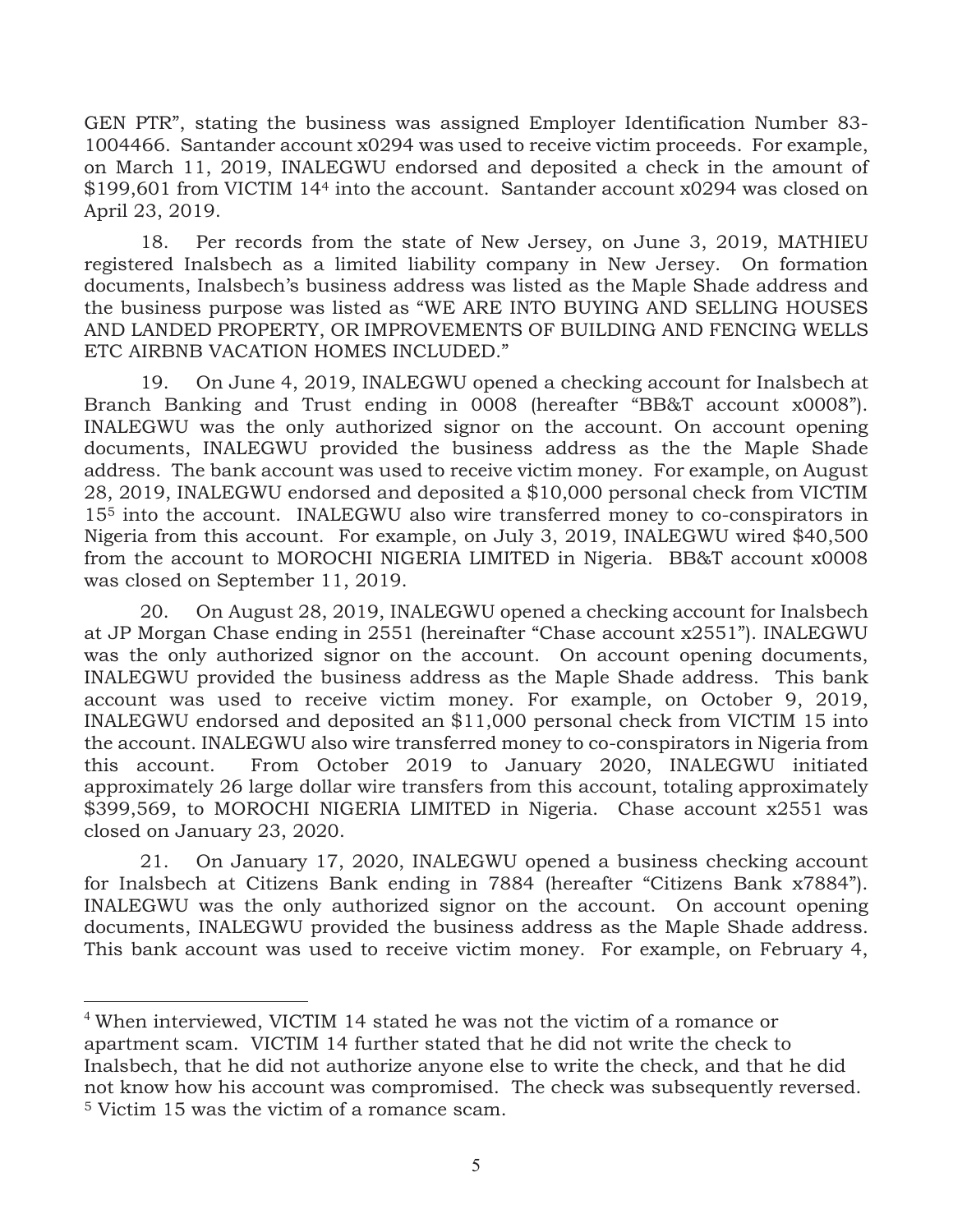2020, VICTIM 336 sent a wire transfer to Citizens Bank x7884 in the amount of \$3,780. Also on February 4, 2020, VICTIM 19<sup>7</sup> sent a wire transfer to Citizens Bank x7884 in the amount of \$5,150. Following these deposits, INALEGWU withdrew the funds in cash. Citizens Bank x7884 was closed on March 23, 2020.

22. Most recently, on February 5, 2020, INALEGWU opened a business checking account for Inalsbech at Republic First Bank (Republic Bank account x1230, referenced above). INALEGWU was the only authorized signor on the account. On account opening documents, INALEGWU provided the business address as the Maple Shade address. This bank account was used to receive victim money. For example, on April 11, 2020, INALEGLWU endorsed and deposited an \$11,000 cashier's check from VICTIM 268 into the account. Then on April 25, 2020, INALEGWU endorsed and deposited another cashier's check from VICTIM 26, valued at \$80,000 into the account. Republic account x1230 was open as of May 11, 2020.

#### **CO-CONSPIRATOR 1**

23. CO-CONSPIRATOR 1 (hereinafter "CC1") is a citizen of Nigeria, believed to be residing in both Nigeria and Turkey.<sup>9</sup> From approximately April 30, 2016 to April 12, 2020, INALEGWU sent, or attempted to send, approximately \$116,671 directly to CC1 via the use of various money transfer services and bank account transfers. Many of the transfers were sent to personal bank accounts held by CC1 in Nigeria and Turkey.

24. During 2016, CC1 received wire transfers from INALEGWU and a victim, into bank accounts he held in Turkey. Specifically, on July 18, 2016, INALEGWU wire transferred \$17,550 to CC1's personal bank account at Kuwait Turkish Participation Bank ending in 6129. In addition, on December 15, 2016, and December 23, 2016, VICTIM 1 wire transferred \$17,000 and \$3,100, respectively, to a bank account held by CC1 at Turkiye Finans Katilim Bankasi ending in 0994.

25. More recently, during 2019 and 2020, INALEGWU sent money transfers to CC1 in Nigeria utilizing money transfer services such as Boss Revolution, Sendwave, and TransferWise. INALEGWU used these services to transfer money to a bank account held by CC1 at the First Bank of Nigeria PLC ending in 8424. Per financial records, CC1 resides at an address in Nigeria, which is the same address used by the business MOROCHI NIGERIA LIMITED. CC1 is believed to be the owner and operator of MOROCHI NIGERIA LIMITED, as discussed below.

#### **MOROCHI NIGERIA LIMITED**

26. The entity MOROCHI NIGERIA LIMITED holds three bank accounts in Nigeria, including an account at Access Bank PLC ending in 6329 (hereinafter

<sup>6</sup> VICTIM 33 was the victim of a romance scam.

<sup>7</sup> VICTIM 19 was the victim of a romance scam.

<sup>8</sup> VICTIM 26 was the victim of, what he believed to be, an investment scam.

<sup>9</sup> In 2016, CC-1 received Western Union transfers from INALEGWU in Istanbul Turkey, using a Nigerian passport and Turkish driver's license as identification. CC-1 has bank accounts in both Nigeria and Turkey.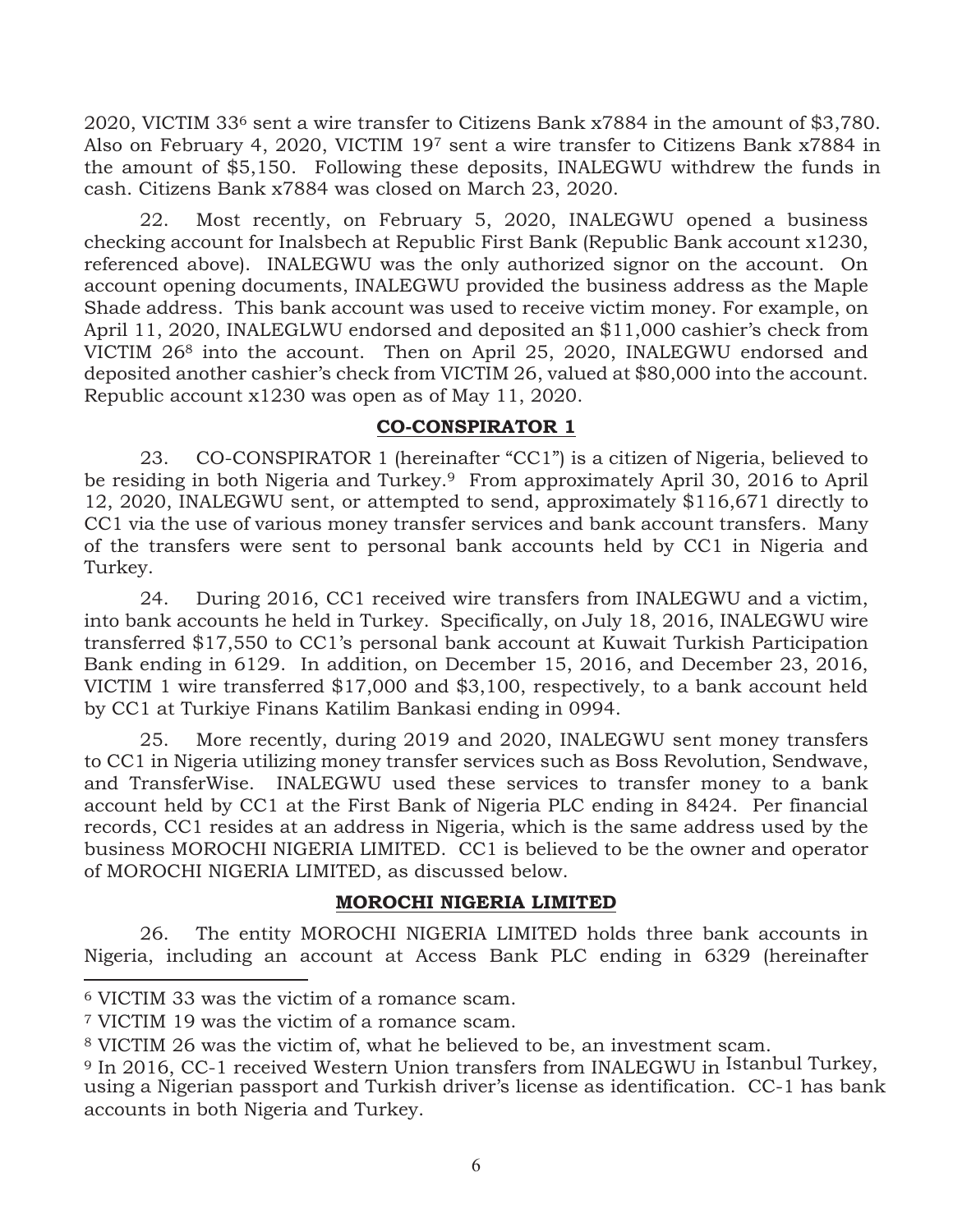"MOROCHI BANK ACCOUNT 1"), an account at Access Bank PLC ending in 4308 (hereafter "MOROCHI BANK ACCOUNT 2"), and an account at Skye Bank PLC ending in 0582 (hereinafter "MOROCHI BANK ACCOUNT 3"). From November 2017 to January 13, 2020, INALEGWU and/or MATHIEU wire transferred approximately \$2.4 million dollars to these three Nigerian bank accounts. Per financial records, the wires to MOROCHI NIGERIA LIMITED usually occurred within days of the receipt of victim money and were funded with victim money. For example, on March 6, 2018, a \$40,000 check from VICTIM 2 was deposited to TD account x8157, a joint checking account held by MATHIEU and INALEGWU. The check from VICTIM 2 was made payable to MATHIEU, but endorsed and deposited by INALEGWU. Then, on March 13, 2018, \$35,500 was wire transferred from TD account x8157 to MOROCHI BANK ACCOUNT 1. The listed purpose of the wire was "pay invoice."

27. From 2017 to 2020, INALGEWU and MATHIEU sent a number of wire transfers from their personal and business accounts to MOROCHI NIGERIA LIMITED, and provided the following different purposes for the wires: "pay invoice," "real estate settlement," "purchase of property," "to buys house," "purchase inventory," "real estate purchase of property," "funds to family member," "family support," "personal expenses," "POP goods," "medical purpose," "Martins family expenses," "Martins loan repayment," "Martins health/medical," among others.

28. There is probable cause to believe that both INALEGWU and CC1 have a financial interest in the MOROCHI NIGERIA LIMITED bank accounts. First, a number of the purposes of these wire transfers referenced CC1's family name which suggest CC1's personal interests in the bank accounts. A review of bank records revealed that CC1 and MOROCHI NIGERIA LIMITED share the same address in Nigeria. Further indicating the relation between these actors and the bank accounts, on one occasion INALEGWU attempted to wire transfer victim proceeds to a personal account held by CC1 in Nigeria, but the wire transfer was returned. Within days of the money being returned, INALEGWU wire transferred a similar amount to a bank account held by MOROCHI NIGERIA LIMITED. Specifically, on March 21, 2018, a \$59,000 check, payable to MATHIEU, from VICTIM 2 was deposited into TD account x8157, a joint bank account controlled by MATHIEU and INALEGWU. The check was endorsed by MATHIEU. Several days later, on March 26, 2018, INALEGWU attempted to transfer \$56,550 from TD account x8157 to a bank account held by CC1 at First Bank of Nigeria Limited ending in 4236. The purpose of the attempted wire transfer was "funds to family member." The address for CC1 on the attempted wire transfer was the same address used by INALEGWU when sending wire transfers to MOROCHI NIGERIA LIMITED. On April 16, 2018, the wire transfer was returned. After the wire was returned, on April 19, 2018, INALEGWU sent a \$50,000 wire transfer from TD account x8157 to MOROCHI NIGERIA LIMITED. The purpose of this wire was "Real Estate Settlement." There is probable cause to believe that CC1 controls the MOROCHI NIGERIA LIMITED bank accounts.

#### **THE VICTIMS**

29. Victim interviews reveal that the co-conspirators initially established contact with victims through various online dating websites, including but not limited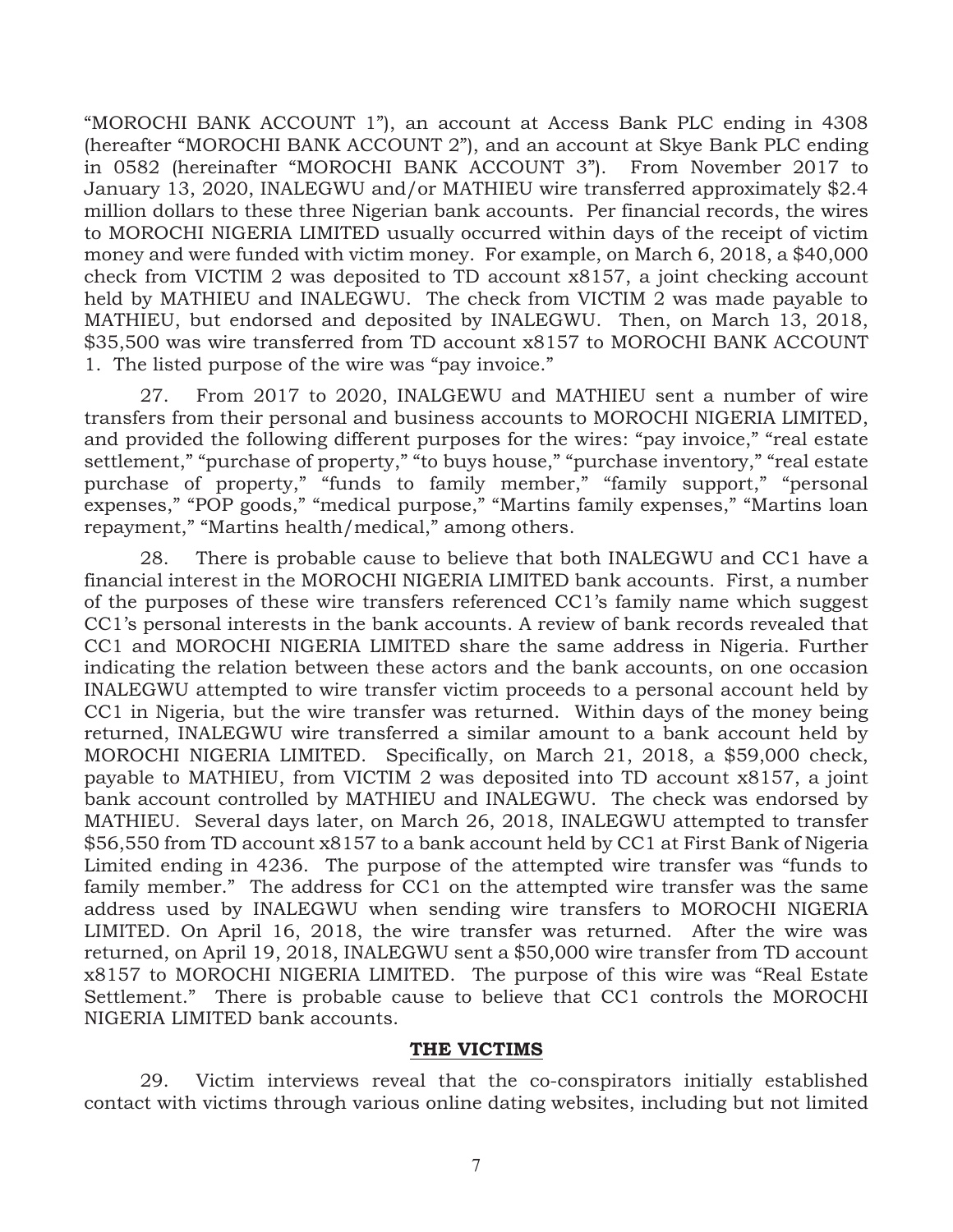to Plenty of Fish ("pof.com"), eHarmony.com, and Match.com. The co-conspirators often fraudulently represented themselves to be United States citizens who were oversees for various reasons. After establishing a romantic relationship with the victim, the co-conspirators concocted various stories about their need for money, including for medical expenses, foreign customs fees and taxes, and travel expenses. Victims reported communicating with the co-conspirators via both email and phone.

30. I have included detailed summaries of three of the 33 identified victims. Additionally, a brief explanation of all victims is included. As explained below, federal law enforcement agents and I have linked each of the victims with MATHIEU and INALEGWU and their co-conspirators by numerous means, including but not limited to an examination of bank and other financial records and victim interviews.

#### **VICTIM 1 and VICTIM 2**

31. On September 2016, VICTIM 1 began corresponding with an individual purporting to be George "Marek" (hereinafter "Marek") on MATCH.com, an internet dating website. "Marek" told VICTIM 1 he was from Kentucky, but had recently relocated to Austin, Texas, following the death of his wife. "Marek" told VICTIM 1 he bought and sold jewels for a living and that recent client business had taken him to South Africa. After approximately six weeks of daily contact, and the building of a purported romantic relationship, "Marek" asked VICTIM 1 for approximately \$2,000 to be used for his expenses in South Africa. "Marek" later requested money for a variety of reasons, including to fund his troubled jewel business and for medical expenses. "Marek" communicated with, and provided instructions to, VICTIM 1 by email, phone, and text messaging, using email account georgemarek60@aol.com (hereinafter "SCAM EMAIL 1") and phone number (502) 382-4376 (hereinafter "SCAM PHONE 1").

32. Per the review of bank and financial records, from approximately October 2016 to May 2017, VICTIM 1 sent approximately \$114,900 to various individuals and entities at "Marek's" request via both wire and MoneyGram transfer. At "Marek's" request, VICTIM 1 wire transferred money to both INALEGWU and MATHIEU. On October 12, 2016, VICTIM 1 wire transferred \$8,000 to a Bank of America ending in 5657 (hereinafter "BoA account x5657"), a personal checking account held by INALEGWU. The following day, \$7,200 in cash was withdrawn from the account. INALEGWU was the sole signor on the account. On April 13, 2017, April 14, 2017, and May 2, 2017, VICTIM 1 sent three wire transfers, totaling \$26,000, to BoA account x7510, MATHIEU's personal checking account. On April 18, 2017, MATHIEU sent a wire transfer of \$16,650 to a bank account in Turkey held by a co-conspirator. The listed purpose of the wire transfer was "Family Support".

33. At "Marek's" request, VICTIM 1 also wire transferred money directly to CC1. On December 15, 2016, VICTIM 1 wire transferred \$17,000 to a bank account in Turkey held by CC1. On December 23, 2017, VICTIM 1 wire transferred an additional \$3,100 to the account. The purpose of both wires was listed as "Insurance payment for George."

34. In or about March 2017, after exhausting her savings, liquidating her retirement account, borrowing from friends and family, taking out a personal loan, and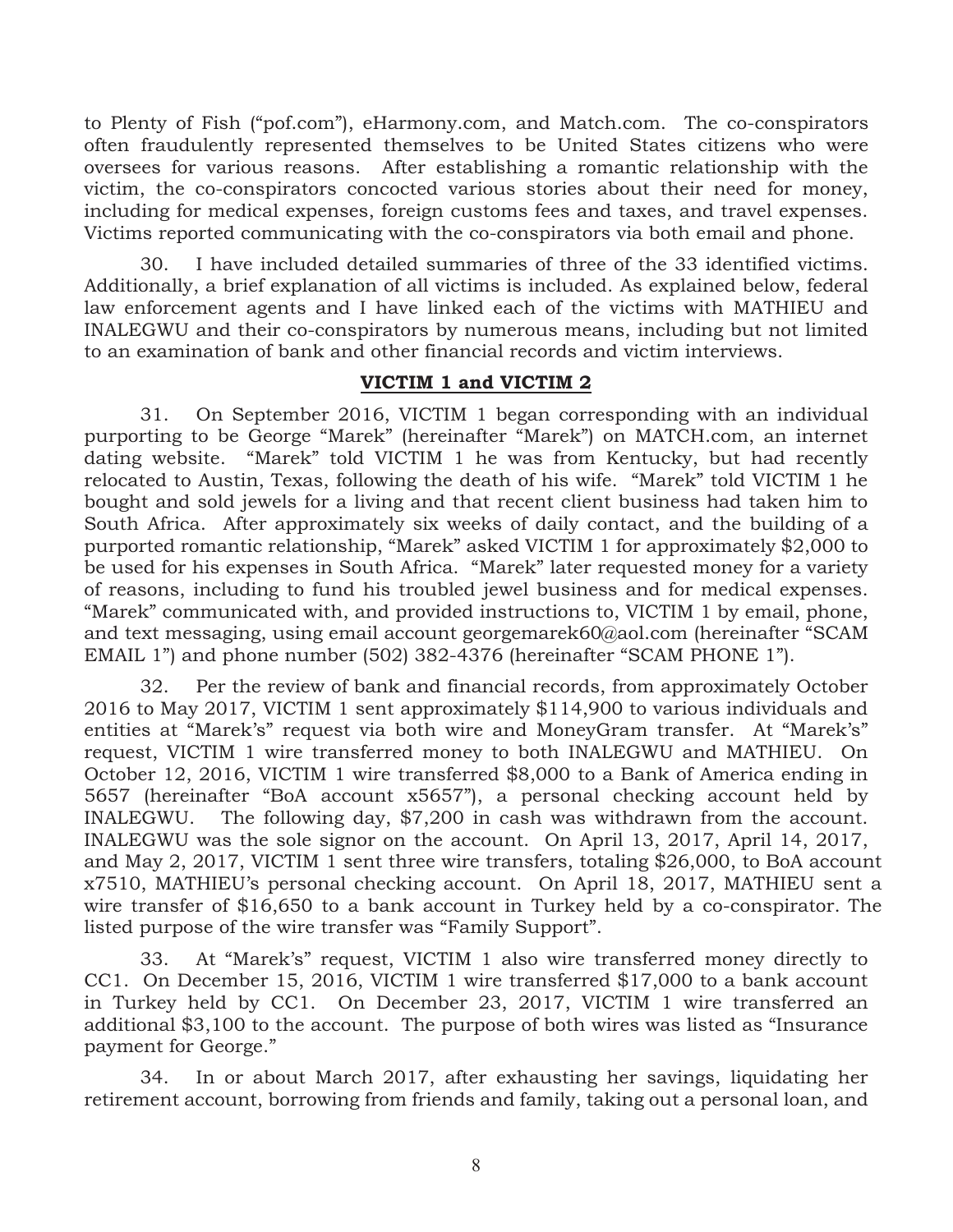maxing out her credit cards, VICTIM 1, employed as the finance director, began embezzling money from her employer, VICTIM 2.10 VICTIM 1 directed the issuance of checks from VICTIM 2 to the targets, and all of the money embezzled by VICTIM 1 from VICTIM 2 was sent to the targets. VICTIM 1 electronically requested the generation of checks to pay fictitious vendors (the targets), causing VICTIM 2's bank to generate and mail out checks to targets. From May 2017 to September 2018, the targets received by mail approximately \$4 million dollars in checks from VICTIM 2, at VICTIM 1's direction.

35. Of that, approximately \$2 million dollars in checks from VICTIM 2 were made payable to MATHIEU and mailed to her at prior addresses in New Jersey. Per bank records, the checks were deposited into bank accounts held by MATHIEU, including BoA account x7510, Wells Fargo account ending in 6673 (hereinafter "WF account x6673"), and HSBC account ending in 0381 (hereinafter "HSBC account x0381"). Checks from VICTIM 2 were also deposited into TD account x8157, a joint personal checking account held by MATHIEU and INALEGWU. The deposit of checks from VICTIM 2 are further described in the table below:

| <b>DATE OF</b><br><b>DEPOSIT</b> | <b>AMOUNT</b><br>OF<br><b>CHECK</b> | <b>NAME</b><br><b>PAYEE</b><br><b>ON CHECK</b> | <b>BANK</b><br><b>ACCOUNT</b><br>OF<br><b>DEPOSIT</b> | <b>ACCOUNT HOLDER(S)</b> |
|----------------------------------|-------------------------------------|------------------------------------------------|-------------------------------------------------------|--------------------------|
| 5/22/17                          | \$30,000                            | <b>MATHIEU</b>                                 | BoA x7510                                             | <b>MATHIEU</b>           |
| 6/12/17                          | \$70,000                            | <b>MATHIEU</b>                                 | BoA x7510                                             | <b>MATHIEU</b>           |
| 6/30/17                          | \$60,000                            | <b>MATHIEU</b>                                 | BoA x7510                                             | <b>MATHIEU</b>           |
| 7/31/17                          | \$30,000                            | <b>MATHIEU</b>                                 | BoA x7510                                             | <b>MATHIEU</b>           |
| 7/31/17                          | \$100,000                           | <b>MATHIEU</b>                                 | BoA x7510                                             | <b>MATHIEU</b>           |
| 9/6/17                           | \$70,000                            | <b>MATHIEU</b>                                 | BoA x7510                                             | <b>MATHIEU</b>           |
| 10/2/17                          | \$75,000                            | <b>MATHIEU</b>                                 | BoA x7510                                             | <b>MATHIEU</b>           |
| 10/2/17                          | \$85,000                            | <b>MATHIEU</b>                                 | BoA x7510                                             | <b>MATHIEU</b>           |
| 10/10/17                         | \$90,000                            | <b>MATHIEU</b>                                 | BoA x7510                                             | <b>MATHIEU</b>           |

<sup>10</sup> VICTIM 1 was charged, and subsequently pled guilty in local court, for her crimes against VICTIM 2.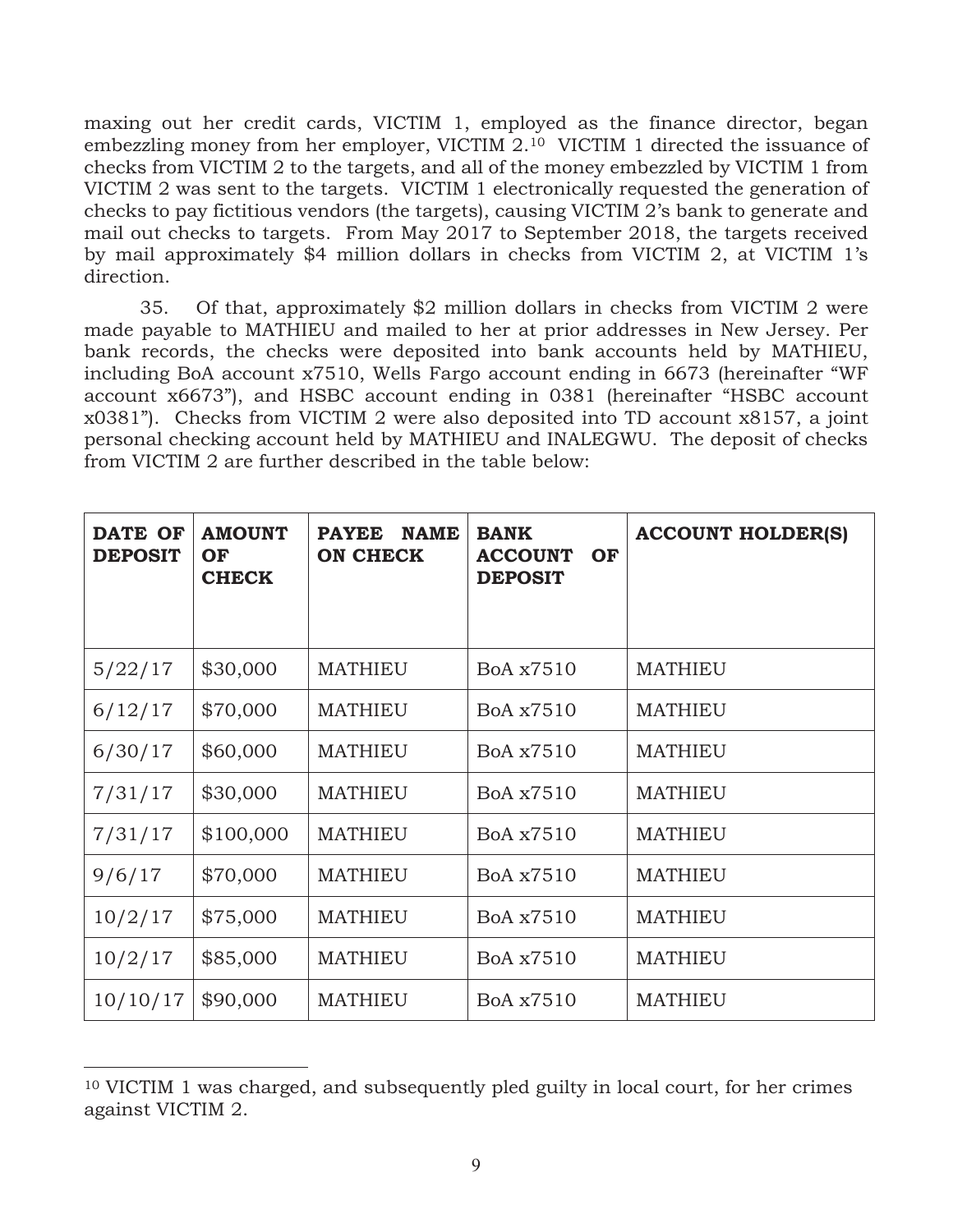| 10/23/17 | \$20,000 | <b>MATHIEU</b> | BoA x7510         | <b>MATHIEU</b>                 |
|----------|----------|----------------|-------------------|--------------------------------|
| 11/29/17 | \$80,000 | <b>MATHIEU</b> | TD x8157          | MATHIEU and<br><b>INALEGWU</b> |
| 12/20/17 | \$70,000 | <b>MATHIEU</b> | TD x8157          | MATHIEU and<br><b>INALEGWU</b> |
| 1/29/18  | \$72,000 | <b>MATHIEU</b> | TD x8157          | MATHIEU and<br><b>INALEGWU</b> |
| 2/12/18  | \$30,000 | <b>MATHIEU</b> | TD x8157          | MATHIEU and<br><b>INALEGWU</b> |
| 3/6/18   | \$40,000 | <b>MATHIEU</b> | TD x8157          | MATHIEU and<br><b>INALEGWU</b> |
| 3/19/18  | \$61,000 | <b>MATHIEU</b> | TD x8157          | MATHIEU and<br><b>INALEGWU</b> |
| 3/21/18  | \$59,000 | <b>MATHIEU</b> | TD x8157          | MATHIEU and<br><b>INALEGWU</b> |
| 4/10/18  | \$90,300 | <b>MATHIEU</b> | TD x8157          | MATHIEU and<br><b>INALEGWU</b> |
| 4/20/18  | \$82,200 | <b>MATHIEU</b> | TD x8157          | MATHIEU and<br><b>INALEGWU</b> |
| 5/11/18  | \$84,250 | <b>MATHIEU</b> | WF x6673          | <b>MATHIEU</b>                 |
| 5/14/18  | \$88,250 | <b>MATHIEU</b> | <b>HSBC x0381</b> | <b>MATHIEU</b>                 |
| 6/5/18   | \$87,200 | <b>MATHIEU</b> | TD x8157          | MATHIEU and<br><b>INALEGWU</b> |
| 7/2/18   | \$88,150 | <b>MATHIEU</b> | TD x8157          | MATHIEU and<br><b>INALEGWU</b> |
| 7/26/18  | \$88,000 | <b>MATHIEU</b> | TD x8157          | MATHIEU and<br><b>INALEGWU</b> |
| 7/30/18  | \$87,000 | <b>MATHIEU</b> | TD x8157          | MATHIEU and<br><b>INALEGWU</b> |
| 8/8/18   | \$85,500 | <b>MATHIEU</b> | TD x8157          | MATHIEU and                    |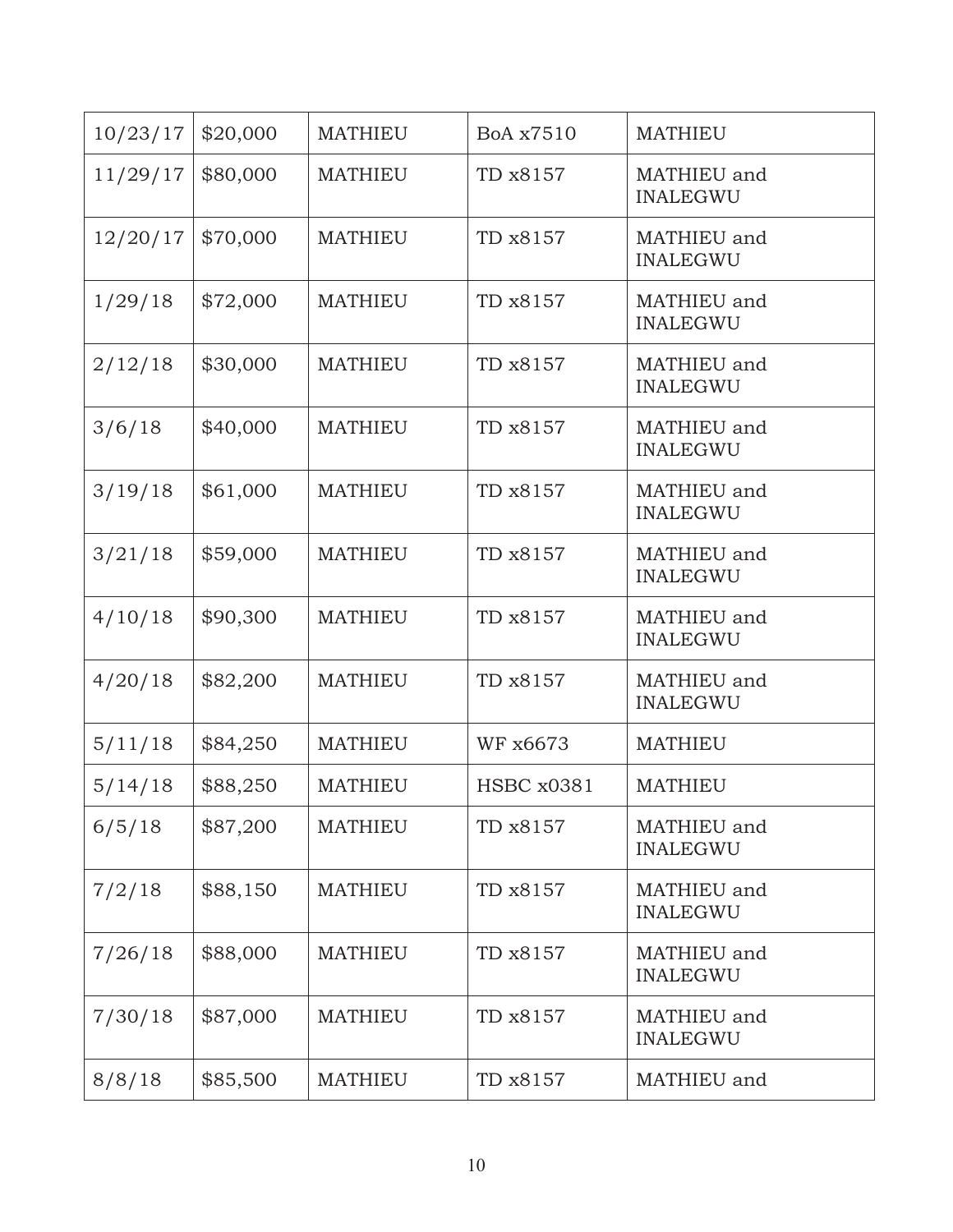|         |          |                |          | <b>INALEGWU</b>                |
|---------|----------|----------------|----------|--------------------------------|
| 8/8/18  | \$89,500 | <b>MATHIEU</b> | TD x8157 | MATHIEU and<br><b>INALEGWU</b> |
| 9/13/18 | \$86,500 | <b>MATHIEU</b> | TD x8157 | MATHIEU and<br><b>INALEGWU</b> |
| 9/14/18 | \$88,500 | <b>MATHIEU</b> | TD x8157 | MATHIEU and<br><b>INALEGWU</b> |

36. Once the checks were deposited into bank accounts held by MATHIEU, both MATHIEU and INALEGWU laundered the proceeds to disguise the source of the money, pay themselves, and distribute victim proceeds to co-conspirators in Nigeria and Turkey, including but not limited to CC1 and MOROCHI NIGERIA LIMITED.

37. On December 24, 2018, a local detective in Kentucky interviewed MATHIEU by phone regarding possible fraudulent activity relating to her bank accounts. The detective asked MATHIEU if she knew VICTIM 1. MATHIEU responded that she did not know, and had never spoken to, VICTIM 1, but that she had heard her husband (INALEGWU) talk about VICTIM 1. The detective asked MATHIEU if she had heard of VICTIM 211, to which MATHIEU responded she had not. MATHIEU stated that INALEGWU operated a business in Africa and needed to transfer money to Africa, but had a bank account closed and was unable to open a bank account in the United States because he did not have a social security number. INALEGWU asked her to open a bank account for him. MATHIEU stated that INALEGWU told her he had vacation homes and rental apartments in Africa and that the money from VICTIM 2 was for his African business. When asked the name of INALEGWU's business in Africa, MATHIEU responded she did not know. MATHIEU stated she endorsed and deposited the checks from VICTIM 2, that INALEGWU also deposited some of the checks, and that sometimes INALEGWU electronically deposited the checks using a phone application. MATHIEU also stated that INALEGWU initiated wire transfers from the account online. MATHIEU stated she was unemployed and that INALEGWU did his best to take care of the family and that INALEGWU financially supported the family.

38. In total, law enforcement has identified approximately 27 victims of romance scams, wherein victims sent money to either INALEGWU, MATHIEU or directly to a foreign bank account associated with the targets. The trajectory of each of these individual scams follows the same pattern as that of VICTIM 1. While the victims gave the targets varying amounts of money, in total, MATHIEU and INALEGWU have

<sup>11</sup> VICTIM 2 is the entity who employed VICTIM 1. VICTIM 1 embezzled money from VICTIM 2 and sent it to MATHIEU and others. At the time of the interview, MATHIEU had received approximately \$2 million dollars in checks from VICTIM 2.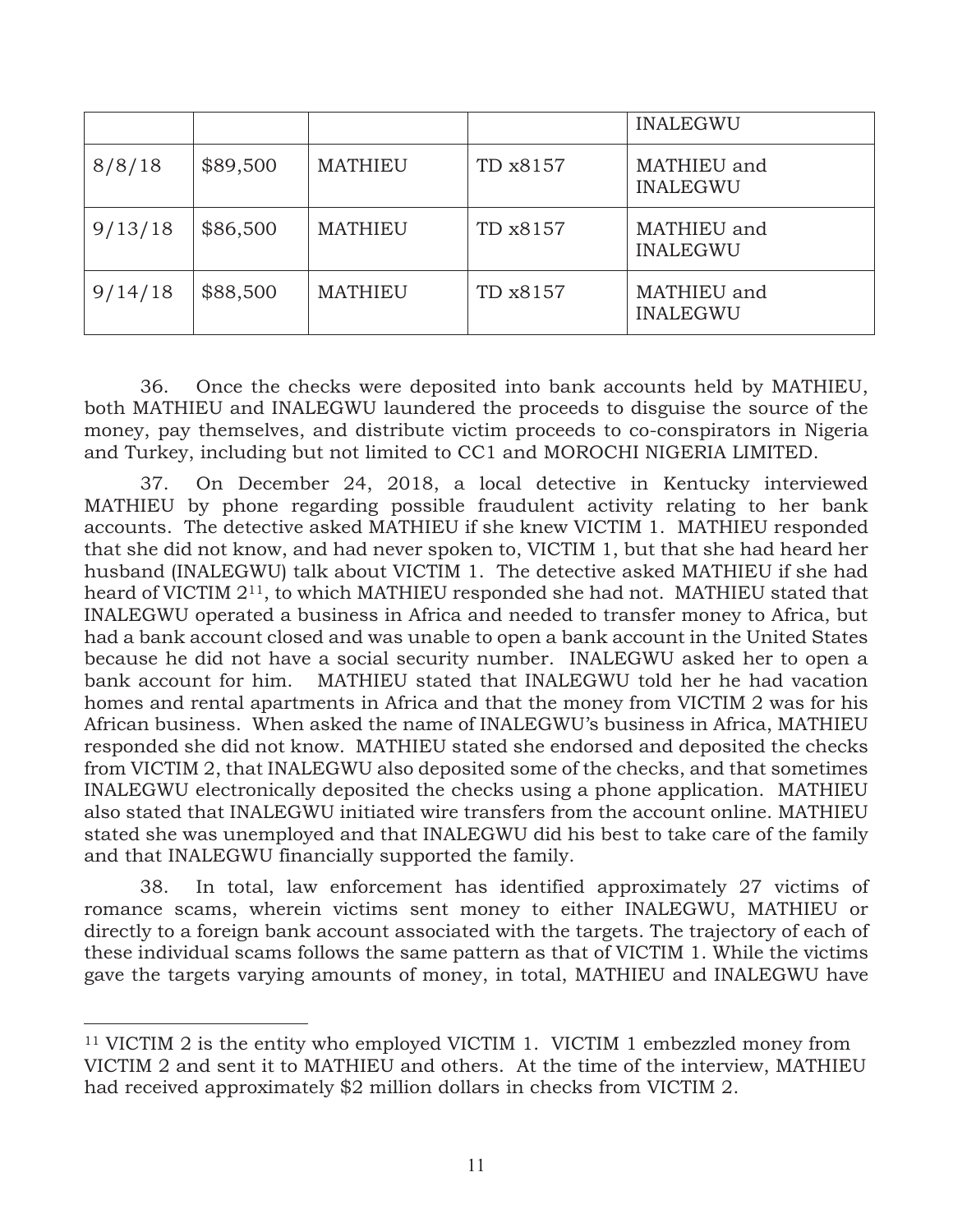obtained personally obtained approximately \$3.1 million in victim monies.

#### **VICTIM 712**

39. On July 12, 2019, VICTIM 7 reported to local law enforcement in Massachusetts that he was defrauded out of \$10,098 when attempting to rent an apartment. VICTIM 7 explained that he located an apartment he wished to rent in an online advertisement. After contacting an individual regarding the apartment, he was directed to wire transfer money, as a down payment and security deposit, to an M&T Bank account ending in 2493 (hereinafter "M&T account x2493"), an account controlled by INALEGWU.

40. After wire transferring the money to INALEGWU, VICTIM 7 discovered that the apartment was not actually available for rent and that he had been defrauded. The overall investigation revealed that VICTIM 7 transferred \$10,098 to M&T account x2493 on June 14, 2019. That very same day, \$2,000 in cash was withdrawn from the account. A few days later, on June 17, 2019, a check was written from M&T account x2493 in the amount of \$9,300 and made payable to INALEGWU's company, INALSBECH, LLC.

41. On November 2, 2019, after speaking to VICTIM 7, a local detective in Massachusetts contacted INALEGWU by phone at INALEGWU PHONE 1 and explained to INALEGWU that \$10,098 was transferred to his M&T bank account from VICTIM 7 as part of an apartment rental scam. The detective told INALEGWU that he would send INALEGWU an email with several questions about the suspicious transactions on his M&T account. INALAGWU agreed to respond to the email.

42. On the same date, the detective sent an email to INALEGWU EMAIL 1 asking INALEGWU to explain several transactions on his M&T bank statement and attached a copy of the statement for reference. The detective asked INALEGWU to explain the incoming wire transfer of \$10,098 from VICTIM 7 on June 14, 2019; the withdrawal of \$2,000 on June 14, 2019; and the check he issued for \$9,300 on June 17, 2019.

43. On November 4, 2019, INALEGWU responded from his personal email and stated that he spoke to his "friend" who agreed to return the money. INALEGWU also provided screenshots of his purported text conversation with his "friend" at telephone number +447418349953. In the text messages, the "friend" tells INALEGWU that another person asked him if he knew someone in the United States who could help him receive some money and that he contacted INALEGWU to play that role. The "friend" further stated that he did not know the money was stolen, and that he would do anything possible to ensure the money was returned.

44. On November 8, 2019, the detective sent an email to INALEGWU's personal email and stated that INALEGWU needed to answer the questions he previously sent him by email.

<sup>12</sup> To date, law enforcement has identified approximately 3 victims of apartment rental scams.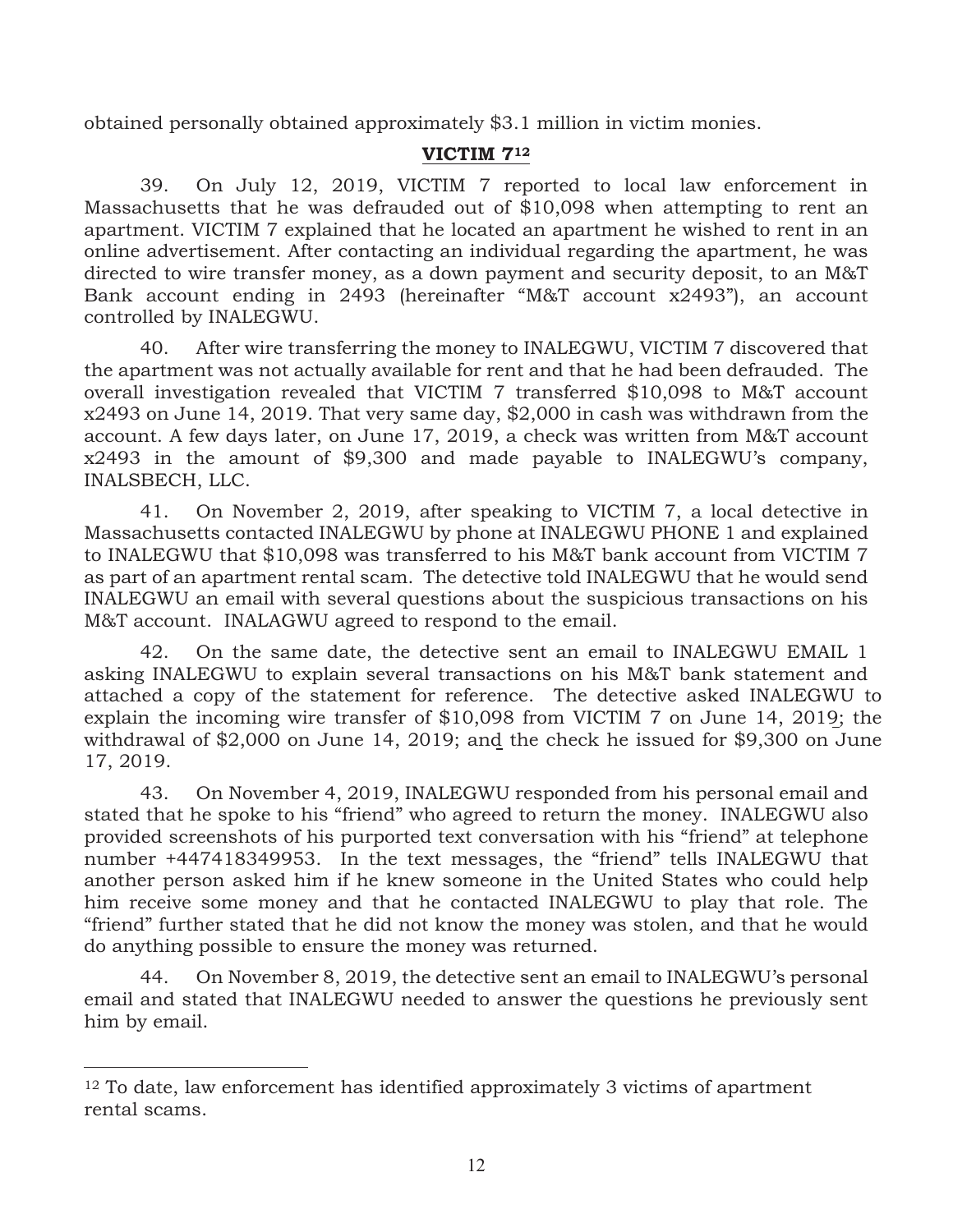45. On December 5, 2019, INALEGWU sent an email to the detective from his personal email stating that the \$2,000 withdrawal from the M&T account was for his business in Nigeria and that the source of money for the \$9,300 check was money his friend's wife sent to him to give to her husband.13

46. After being notified by law enforcement on November 2, 2019, that he received fraudulently obtained proceeds in his personal checking account, INALEGWU continued receiving and laundering money from victims. From November 27, 2019 to May 11, 2020, INALEGWU received approximately \$408,460 from at least 15 new victims. For example, on December 20, 2019, December 27, 2019, and January 6, 2020, INALEGWU received cashier's checks valued at \$27,000, \$10,000, and \$10,000, respectively, from VICTIM 24. All three checks were payable to Inalsbech, endorsed by INALEGWU, and deposited to Chase account x2551, held in the name Inalsbech and solely controlled by INALEGWU. Shortly following the deposit of cashier's checks from VICTIM 24 (and several other victims), INALEGWU sent a portion of the proceeds to MOROCHI NIGERIA LIMITED in Nigeria via wire transfer.

47. Below is a summary of the transactions completed by, and the losses suffered by, the additional identified victims who sent money directly to either MATHIEU, INALEGWU, or Inalsbech (the company registered to INALEGWU). This chart does not cover the money that was sent from victims directly to other coconspirators.

| <b>VICTIM</b> | <b>DATE</b><br>OF<br><b>RANGE</b><br><b>DEPOSITS</b> | <b>METHODS</b><br>OF<br><b>PAYMENT</b> | <b>TOTAL</b><br><b>AMOUNT</b><br><b>LOST</b> | <b>PAYEE</b><br><b>NAMES</b><br><b>ON CHECK/WIRE</b> |
|---------------|------------------------------------------------------|----------------------------------------|----------------------------------------------|------------------------------------------------------|
| 3             | April 2018                                           | Cash<br>deposit                        | \$100,000                                    | <b>MATHIEU</b>                                       |
| 4             | February 2019 -<br>April 2019                        | Check<br>and<br>wire                   | \$15,748                                     | <b>INALEGWU</b>                                      |
| 5             | October 2018                                         | Wire                                   | \$4,500                                      | <b>MATHIEU</b>                                       |
| 6             | September 2018                                       | Wire                                   | \$4,050                                      | <b>MATHIEU</b>                                       |
| 8             | November 2018                                        | Wire                                   | \$4,100                                      | <b>MATHIEU</b>                                       |
| 9             | October 2017                                         | Cashier's<br>Check                     | \$51,200                                     | <b>INALEGWU</b>                                      |
| 10            | November 2017                                        | Wire                                   | \$53,340.60                                  | <b>MATHIEU</b>                                       |

<sup>&</sup>lt;sup>13</sup> A later inspection by your Affiant revealed that, in fact, this check was made payable to INALSBECH, INALEGWU's company.

 $\overline{a}$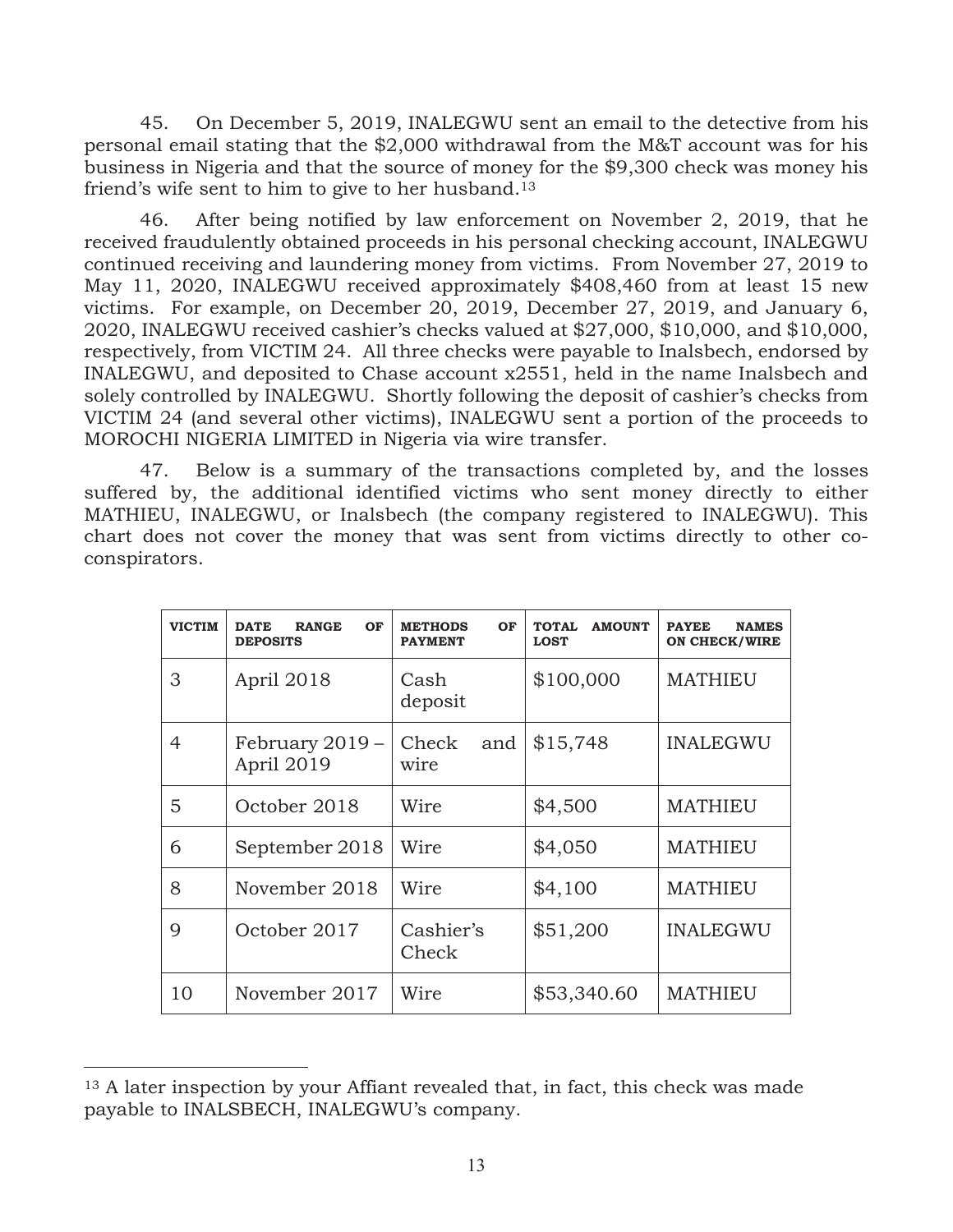| 11 | March 2019                        | Wire                               | \$1,500   | <b>INALEGWU</b>                          |
|----|-----------------------------------|------------------------------------|-----------|------------------------------------------|
| 12 | October 2018                      | Wire                               | \$50,000  | <b>MATHIEU</b>                           |
| 13 | October<br>2018-<br>November 2018 | Wire                               | \$22,000  | <b>MATHIEU</b><br>and<br><b>INALEGWU</b> |
| 14 | March 2019                        | Check                              | \$199,601 | Inalsbech                                |
| 15 | August 2019                       | Check                              | \$21,000  | Inalsbech                                |
| 16 | June 2019                         | Wire                               | \$55,850  | <b>INALEGWU</b>                          |
| 17 | February 2017                     | Moneygram<br>/Western<br>Union     | \$9,750   | <b>MATHIEU</b>                           |
| 18 | January 2020                      | Wire                               | \$42,000  | Inalsbech                                |
| 19 | February 2020                     | Wire                               | \$5,150   | Inalsbech                                |
| 20 | December 2019                     | Wire                               | \$23,700  | Inalsbech                                |
| 21 | October 2019                      | Wire                               | \$1,500   | <b>INALEGWU</b>                          |
| 22 | December 2019                     | Wire                               | \$13,800  | <b>INALEGWU</b>                          |
| 23 | December 2019                     | Wire                               | \$41,000  | Inalsbech                                |
| 24 | December 2019<br>- January 2020   | Cashier's<br>checks                | \$47,000  | Inalsbech                                |
| 25 | January 2020 -<br>February 2020   | Wire                               | \$13,600  | <b>INALEGWU</b><br>and<br>Inalsbech      |
| 26 | March 2020<br>May 2020            | Wire<br>and<br>Cashier's<br>checks | \$144,500 | <b>INALEGWU</b><br>and<br>Inalsbech      |
| 27 | February 2020 -<br>March 2020     | Wire                               | \$5,800   | Inalsbech                                |
| 28 | May 2020                          | Wire                               | \$5,480   | <b>INALEGWU</b>                          |
| 29 | May 2020                          | Wire                               | \$15,000  | <b>INALEGWU</b>                          |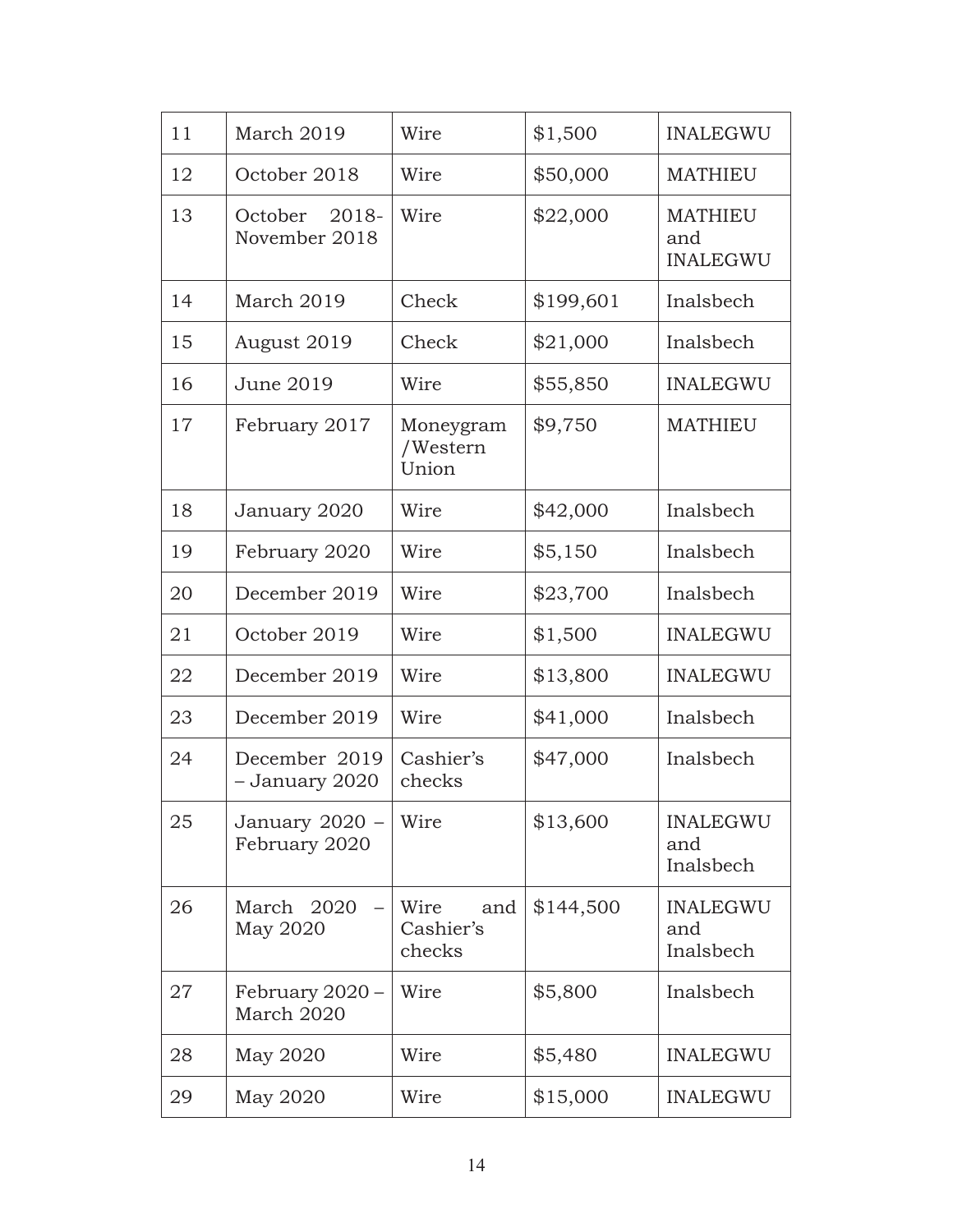|    |                               |       |          | and<br>Inalsbech                    |
|----|-------------------------------|-------|----------|-------------------------------------|
| 30 | December 2019<br>– March 2020 | Wire  | \$24,000 | Inalsbech                           |
| 31 | January 2020                  | Check | \$3,500  | Inalsbech                           |
| 32 | February 2020 –<br>March 2020 | Wire  | \$20,150 | <b>INALEGWU</b><br>and<br>Inalsbech |
| 33 | February 2020                 | Wire  | \$3,780  | Inalsbech                           |

Pursuant to Fed. R. Crim. P. 4.1, Special Agent Gibson was sworn and attested to the contents of this affidavit.



Date: June 18, 2020

SPECIAL AGENT MELISSA GIBSON

 $\mathcal{A}$ *m* 

HON. ANN MARIE DONIO United States Magistrate Judge